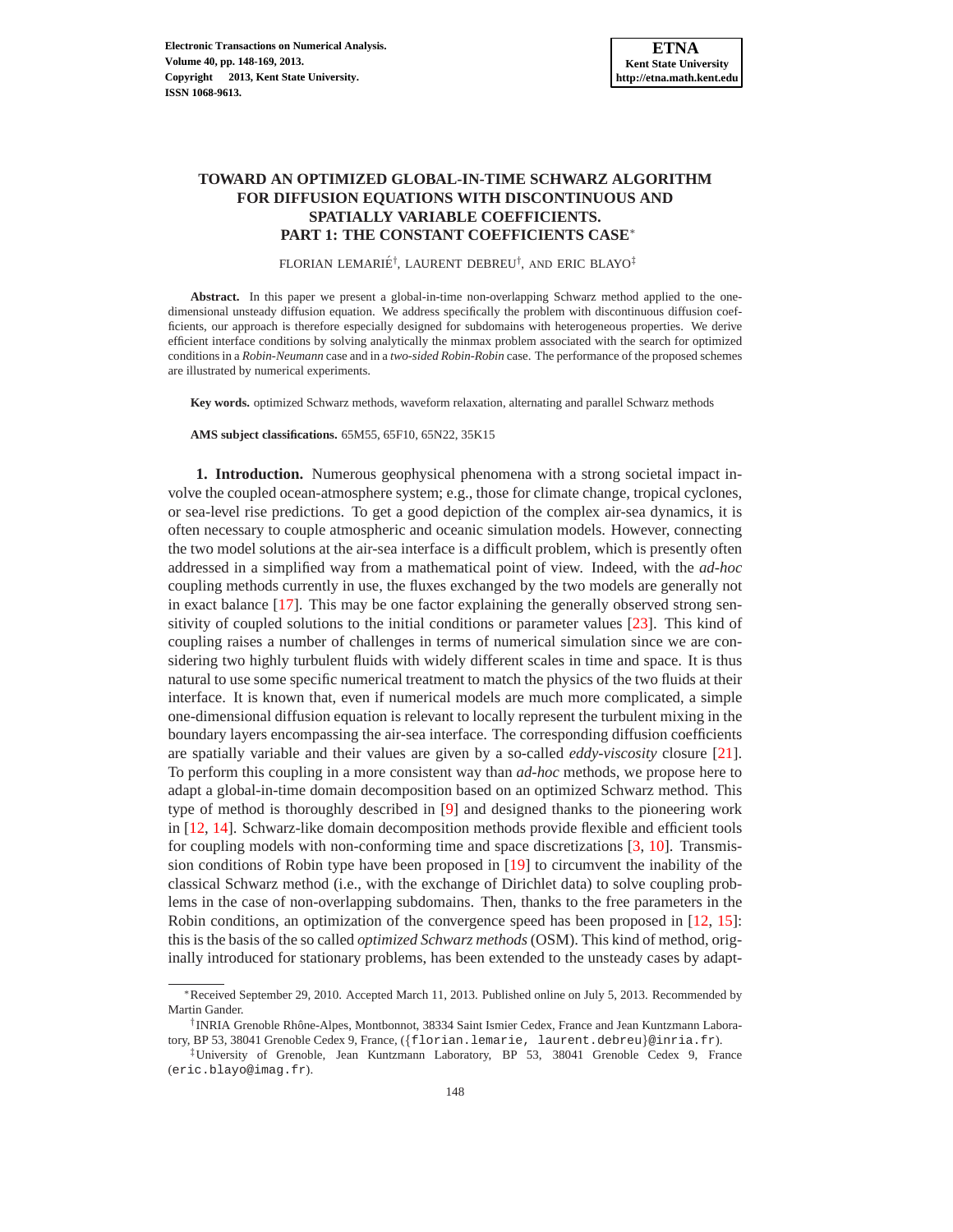**ETNA Kent State University http://etna.math.kent.edu**

#### OPTIMIZED SCHWARZ ALGORITHM FOR DIFFUSION EQUATIONS I 149

ing the waveform relaxation algorithms to provide a *global-in-time Schwarz method* [\[14,](#page-20-3) [16\]](#page-20-8) (sometimes referred to as *Schwarz waveform relaxation*). This notion of optimization of the convergence speed is critical in the context of ocean-atmosphere coupling as the numerical codes involved are very expensive from a computational point of view. In the present series of two papers, we derive interface conditions leading to an efficient Schwarz coupling algorithm between two unsteady diffusion equations defined on non-overlapping subdomains. The convergence properties of this kind of problem have already been extensively studied in the case of a constant diffusion coefficient having the same value in all subdomains [\[8\]](#page-20-9). There are some asymptotic results in the case of coefficients with different constant values in the different subdomains [\[10\]](#page-20-5) (in the more general case of advection-diffusion-reaction equations). In the present papers, we extend these studies to the general case of diffusion coefficients which vary in each subdomain and whose values are different on both sides of the interface. In this first part, we consider the case of diffusion coefficients that do not vary spatially in each medium. We study a zeroth-order *two-sided* optimized method by considering two different Robin conditions on both sides of the interface. In the second paper [\[18\]](#page-20-10), the emphasis is on the impact of the spatial variability of the coefficients on the convergence speed.

This first paper is organized as follows. In Section [2,](#page-1-0) we recall the basics of optimized Schwarz methods in the framework of time evolution problems. Sections [3](#page-5-0) and [4](#page-8-0) are dedicated to the study of a diffusion problem with discontinuous but piecewise constant coefficients. In Section [3,](#page-5-0) we analytically determine the solution of an optimization problem to improve the convergence speed of a simplified algorithm with only one Robin condition combined with a Neumann condition. In Section [4,](#page-8-0) we address the more general case of *two-sided* optimized Robin-Robin transmission conditions determined through a thorough study of the behavior of the convergence factor. Finally in Section [5,](#page-17-0) some numerical results are shown to prove the efficacy of the optimized algorithms derived in the previous sections.

<span id="page-1-0"></span>**2. Model problem and optimized Schwarz methods.** Our guiding example is the onedimensional diffusion equation of a scalar  $u$ 

(2.1) 
$$
\mathcal{L}u = \partial_t u - \partial_x (D(x)\partial_x u) = f \quad \text{in } \Omega \times [0,T],
$$

where  $\Omega$  is a bounded domain defined as  $\Omega = ] - L_1, L_2[, (L_1, L_2 \in \mathbb{R}^+)$  and  $D(x) > 0$ , for  $x \in \Omega$ . In practical applications,  $L_1$  denotes the bottom of the ocean (of the order of 5 km in the open ocean), while  $L_2$  is typically the top of the troposphere (of the order of 15 km). This problem is supplemented by an initial condition

<span id="page-1-1"></span>
$$
u(x,0) = u_0(x), \qquad x \in \Omega,
$$

and boundary conditions

$$
B_1u(-L_1,t) = g_1, \qquad B_2u(L_2,t) = g_2, \qquad t \in [0,T],
$$

where  $\mathcal{B}_1$  and  $\mathcal{B}_2$  are two partial differential operators. In this paper, we always assume that  $u_0 \in H^1(\Omega)$ ,  $f \in L^2(0,T; L^2(\Omega))$  and that  $D(x)$  is bounded in the  $L^{\infty}$ -norm. Note that in actual applications such assumptions are generally fulfilled. Existence and uniqueness results for this problem can be proved following [\[10\]](#page-20-5) and are not discussed here.

**2.1. Formulation of the global-in-time Schwarz method.** In the present study, we consider a case where the diffusion coefficient  $D(x)$  has one discontinuity in  $\Omega$ . This discontinuity represents the transition between two media with heterogeneous physical properties. In this case we define two subdomains, each subdomain having its own diffusion profile  $D_i(x)$ ,  $(j = 1, 2)$ . This amounts to splitting  $\Omega$  into two non-overlapping domains  $\Omega_1$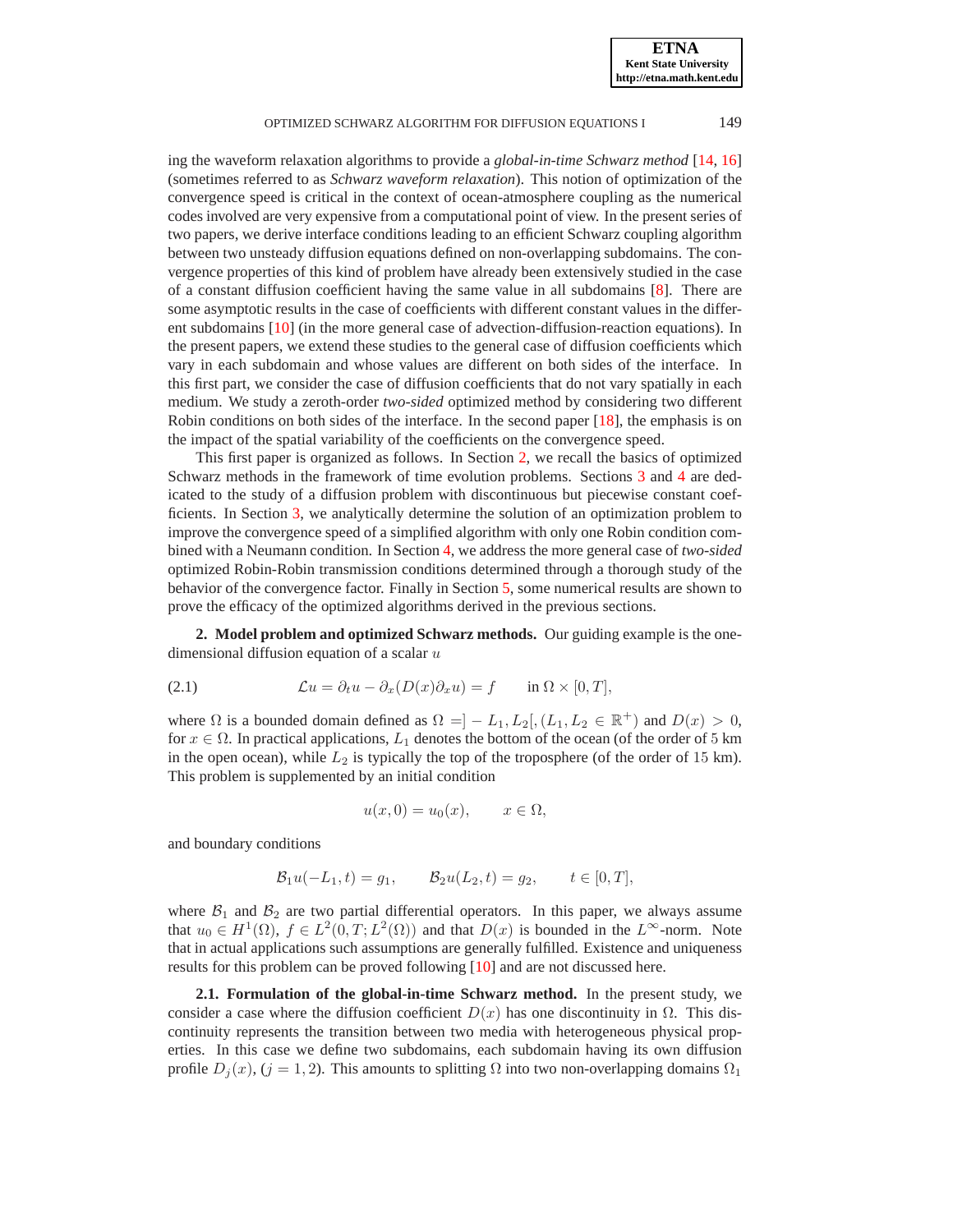

<span id="page-2-0"></span>FIG. 2.1. *Decomposition of the spatial domain* Ω *into two non-overlapping subdomains.*

and  $\Omega_2$ ; see Figure [2.1.](#page-2-0) These subdomains communicate through their common interface at  $\Gamma = \{x = 0\}$ . (Note that there can be various reasons for such a splitting: different physics, parallelization and/or different numerical treatment requirements.) We propose to use a nonoverlapping global-in-time Schwarz algorithm to solve the corresponding coupling problem. This method consists in iteratively solving subproblems in  $\Omega_1 \times [0, T]$  and  $\Omega_2 \times [0, T]$  using the values computed at the previous iteration in the other subdomain as an interface condition at  $x = 0$ . The operator L introduced in [\(2.1\)](#page-1-1) is split into two operators  $\mathcal{L}_j = \partial_t - \partial_x (D_j(x)\partial_x)$ restricted to  $\Omega_j$  (j = 1, 2). Introducing the operators  $\mathcal{F}_1$ ,  $\mathcal{F}_2$ ,  $\mathcal{G}_1$ , and  $\mathcal{G}_2$  to define the interface conditions, the algorithm reads

<span id="page-2-1"></span>(2.2)  
\n
$$
\begin{array}{rcl}\n\mathcal{L}_1 u_1^k & = & f, & \text{in } \Omega_1 \times [0, T], \\
u_1^k(x, 0) & = & u_o(x), & x \in \Omega_1, \\
\mathcal{B}_1 u_1^k(-L_1, t) & = & g_1, & t \in [0, T], \\
\mathcal{F}_1 u_1^k(0, t) & = & \mathcal{F}_2 u_2^{k-1}(0, t), & \text{in } \Gamma \times [0, T]. \\
(2.2)\n\end{array}
$$
\n
$$
\begin{array}{rcl}\n\mathcal{L}_2 u_2^k & = & f, & \text{in } \Omega_2 \times [0, T], \\
u_2^k(x, 0) & = & u_o(x), & x \in \Omega_2, \\
\mathcal{B}_2 u_2^k(L_2, t) & = & g_2, & t \in [0, T], \\
\mathcal{G}_2 u_2^k(0, t) & = & \mathcal{G}_1 u_1^k(0, t), & \text{in } \Gamma \times [0, T],\n\end{array}
$$

where  $k = 1, 2, ...$  is the iteration number, and where the initial guess  $u_2^0(0, t)$  is given. Algorithm [\(2.2\)](#page-2-1) corresponds to the so-called "multiplicative" form of the Schwarz method. If we replace the interface condition  $G_2 u_2^k = G_1 u_1^k$  on  $\Omega_2$  by  $G_2 u_2^k = G_1 u_1^{k-1}$ , we obtain the "parallel" version of the algorithm. The multiplicative form converges more rapidly than the parallel one but prevents us from solving subproblems in parallel (this problem can, however, be circumvented when we consider more than two subdomains). The interested readers may refer to [\[7\]](#page-20-11) for further details regarding the different variants of the Schwarz method. Although the present study uses the multiplicative form of the algorithm, the theoretical results regarding the determination of optimized transmission conditions are also valid for the parallel form. Note that the usual algorithmic approach used in ocean-atmosphere climate models as described in [\[4\]](#page-20-12) generally corresponds to one (and only one) iteration of the algorithm in [\(2.2\)](#page-2-1) (with  $\mathcal{F}_j = \mathcal{G}_j = D_j(0)\partial_x, j = 1, 2$ ).

The primary role of the operators  $\mathcal{F}_j$  and  $\mathcal{G}_j$   $(j = 1, 2)$  in [\(2.2\)](#page-2-1) is to ensure a given consistency of the solution on the interface Γ. In our context we require the equality of the subproblems solutions and of their fluxes. The most natural choice to obtain such a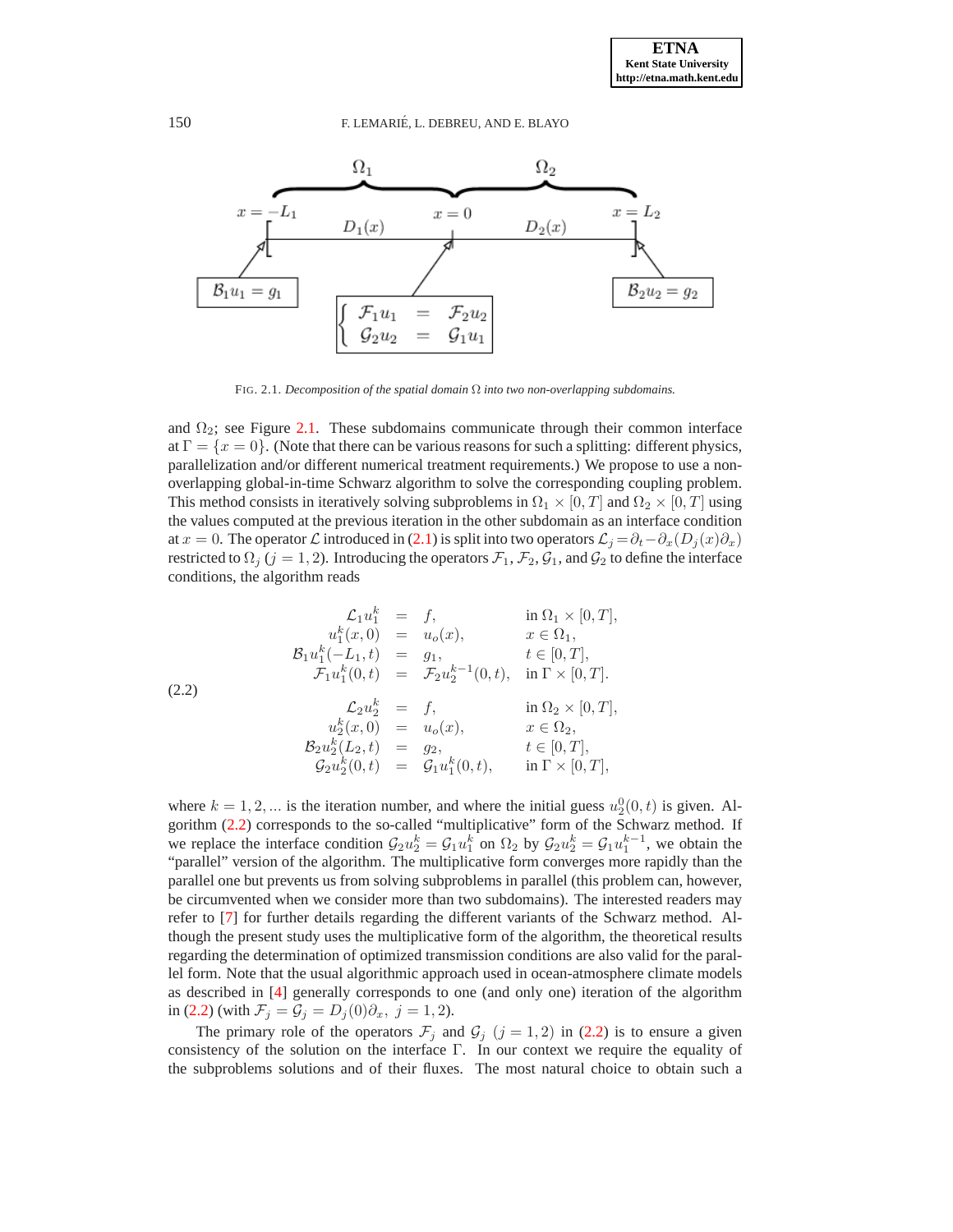connection consists in choosing

<span id="page-3-0"></span>
$$
\mathcal{F}_1 = D_1(0)\frac{\partial}{\partial x}
$$
,  $\mathcal{F}_2 = D_2(0)\frac{\partial}{\partial x}$ , and  $\mathcal{G}_1 = \mathcal{G}_2 = Id$ .

However, as proposed in [\[19\]](#page-20-6), the same consistency can be obtained using mixed boundary conditions of Robin type, leading to

(2.3) 
$$
\mathcal{F}_j = D_j(0)\frac{\partial}{\partial x} + \Lambda_1
$$
, and  $\mathcal{G}_j = D_j(0)\frac{\partial}{\partial x} + \Lambda_2$   $(j = 1, 2)$ .

The advantage of [\(2.3\)](#page-3-0) is that if the operators  $\Lambda_1$  and  $\Lambda_2$  are correctly chosen, then we can greatly improve the convergence speed of the corresponding algorithm [\[12\]](#page-20-2). Note that  $\Lambda_i$ must also be carefully chosen to ensure the well-posedness of the problem. In this paper we focus on Robin-type transmission conditions since *Dirichlet-Neumann*-type algorithms generally converge quite slowly except for large discontinuities between the coefficients  $D_2$ and  $D_1$ . (It can easily be shown that the convergence rate is given by the square root of the ratio between  $D_1$  and  $D_2$ .)

At this point, we have formulated the coupling problem we want to address. The convergence properties of this kind of problem have been extensively studied in the case of constant and continuous diffusion coefficients [\[8\]](#page-20-9). There are also some results in the case of constant and discontinuous coefficients  $[10]$  in the more general case of an advectiondiffusion-reaction problem. This latter study provides results for specific asymptotic cases that are discussed later in Section [4.4.](#page-11-0) In this paper, we propose to investigate the problem with diffusion coefficients being constant in each subdomain and discontinuous at the interface, i.e.,  $D_j(x) = D_j$ , with  $D_j > 0$  and  $D_1 \neq D_2$ . We prove convergence of the algo-rithm [\(2.2\)](#page-2-1) and we determine optimal choices for the operators  $\Lambda_j$  under some constraints on the parameters of the problem.

**2.2. Convergence of the algorithm.** A classical approach to demonstrate the conver-gence of algorithm [\(2.2\)](#page-2-1) consists of introducing the error  $e_j^k$  between the exact solution  $u^*$  and the iterates  $u_j^k$ ,  $j = 1, 2$ . By linearity, those errors satisfy homogeneous diffusion equations with homogeneous initial conditions. We denote the Fourier transform in time by  $\hat{g} = \mathcal{F}(g)$ for any  $g \in L^2(\mathbb{R})$ . Assuming that  $T \to \infty$  and that all the functions are equal to zero for negative times, it can easily be shown that the errors  $\hat{e}_j^k$  in Fourier space satisfy a second-order ordinary differential equation in  $x$ 

<span id="page-3-2"></span><span id="page-3-1"></span>
$$
i\omega \hat{e}_j^k - D_j \frac{\partial^2 \hat{e}_j^k}{\partial x^2} = 0 \quad \text{for } x \in \Omega_j, \omega \in \mathbb{R}^*,
$$

with characteristic roots  $\sigma_j^{\pm} = \pm \sqrt{\frac{|\omega|}{2D_j}}$  $\left(1 + \frac{|\omega|}{\omega}i\right)$ . Note that the particular case  $\omega = 0$ would correspond to the existence of a stationary part in the error. However, since the error is initially zero, such a stationary part is also necessarily zero. To study the convergence of algorithm [\(2.2\)](#page-2-1), it is usually assumed that  $L_1, L_2 \to \infty$ , thus leading to

(2.4) 
$$
\begin{array}{rcl}\n\widehat{e}_1^k(x,\omega) & = & \alpha^k(\omega)e^{\sigma_1^+x}, & \text{for } x < 0, \omega \in \mathbb{R}^*, \\
\widehat{e}_2^k(x,\omega) & = & \beta^k(\omega)e^{\sigma_2^-x}, & \text{for } x > 0, \omega \in \mathbb{R}^*.\n\end{array}
$$

The validity of this assumption is discussed in [\[17\]](#page-20-0). The functions  $\alpha(\omega)$  and  $\beta(\omega)$  are determined using the Robin interface conditions at  $x = 0$ 

(2.5) 
$$
\begin{array}{rcl}\n(D_1 \sigma_1^+ + \lambda_1) \alpha^k(\omega) & = & (D_2 \sigma_2^- + \lambda_1) \beta^{k-1}(\omega), \\
(-D_2 \sigma_2^- + \lambda_2) \beta^k(\omega) & = & (-D_1 \sigma_1^+ + \lambda_2) \alpha^k(\omega),\n\end{array}
$$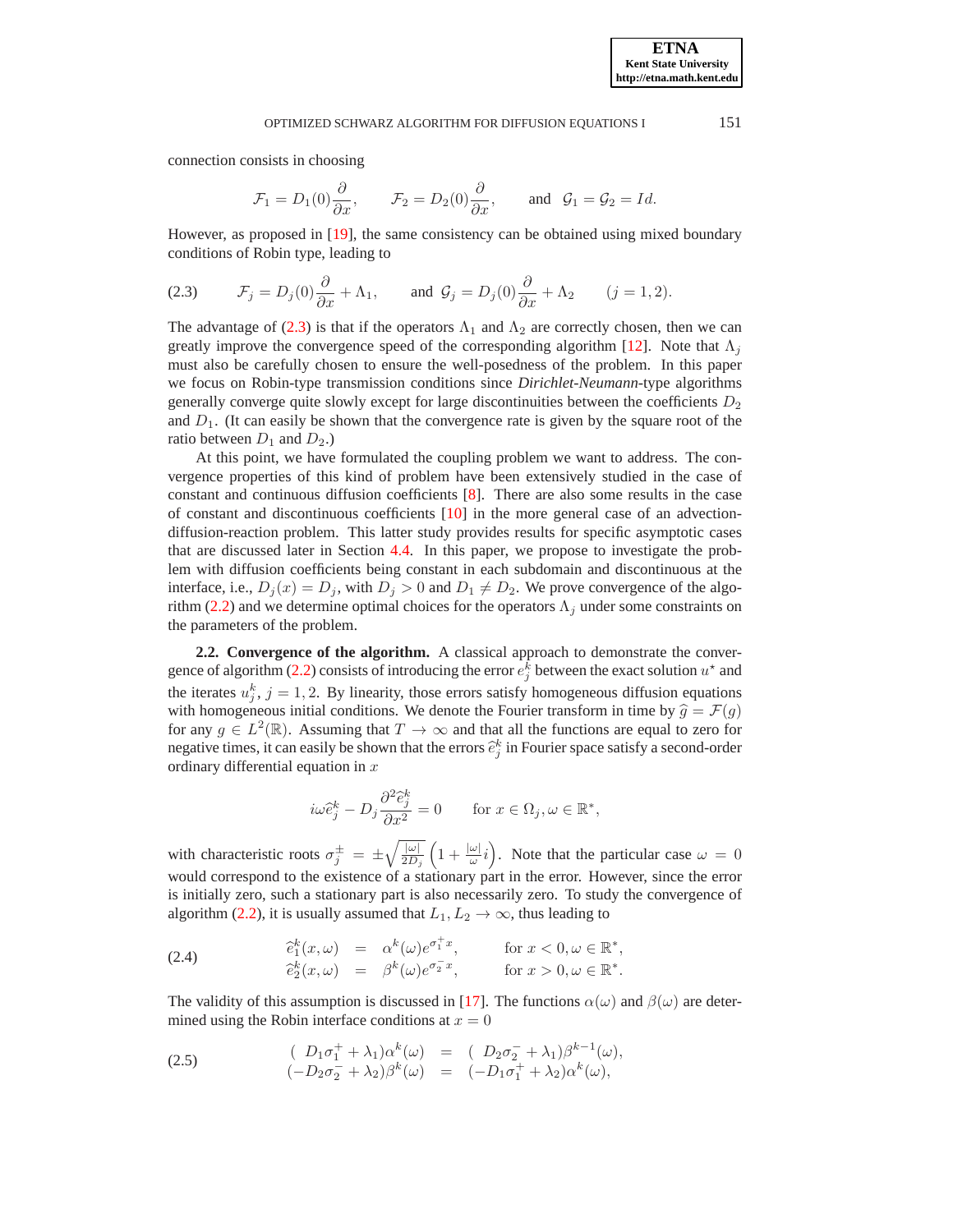where  $\lambda_j$  is defined as the *symbol* of the operator  $\Lambda_j$  ( $j = 1, 2$ ). A convergence factor  $\rho$  of the Schwarz algorithm  $(2.2)$  can be defined as

$$
\rho(\omega) = \left| \frac{\hat{e}_1^k(0, \omega)}{\hat{e}_1^{k-1}(0, \omega)} \right| = \left| \frac{\hat{e}_2^k(0, \omega)}{\hat{e}_2^{k-1}(0, \omega)} \right|
$$

<span id="page-4-0"></span>.

Given [\(2.4\)](#page-3-1), this amounts to  $\rho(\omega) = |\alpha^k/\alpha^{k-1}| = |\beta^k/\beta^{k-1}|$ . Using [\(2.5\)](#page-3-2) we obtain

(2.6) 
$$
\rho(\omega) = \left| \frac{(\lambda_1(\omega) + D_2 \sigma_2^{-})}{(\lambda_1(\omega) + D_1 \sigma_1^{+})} \frac{(\lambda_2(\omega) - D_1 \sigma_1^{+})}{(\lambda_2(\omega) - D_2 \sigma_2^{-})} \right|.
$$

A more general derivation of the convergence factor for the case of an advection-diffusionreaction problem with discontinuous coefficients can be found in [\[10\]](#page-20-5). At this point, we are not able to infer the convergence (or the divergence) of the corresponding algorithm because the operators  $\Lambda_i$  have not been explicitly determined. It is often a difficult task to choose them in an appropriate way. The main difficulty comes from the fact that the convergence factor is formulated in the Fourier space, meaning that we can only act on symbols  $\lambda_j$  and not directly on pseudo-differential operators  $\Lambda_j$  in the physical space.

**2.3. The optimized Schwarz method.** It is possible to find values  $\lambda_1$  and  $\lambda_2$  canceling the convergence factor [\(2.6\)](#page-4-0) and therefore ensuring a convergence in exactly two iterations. Their expressions are

<span id="page-4-2"></span>
$$
(2.7) \quad \lambda_1^{\text{opt}} = -D_2 \sigma_2^- = \sqrt{\frac{|\omega| D_2}{2}} (1 + \frac{|\omega|}{\omega} i) \ \ \text{and} \ \ \lambda_2^{\text{opt}} = D_1 \sigma_1^+ = \sqrt{\frac{|\omega| D_1}{2}} (1 + \frac{|\omega|}{\omega} i).
$$

These symbols correspond to so-called *absorbing conditions*. Unfortunately, since these optimal symbols are not polynomials in  $i\omega$ , the absorbing conditions are nonlocal in time in the physical space. The problem is thus to determine local operators providing a good approximation of nonlocal ones by finding a polynomial form in  $i\omega$  to approximate  $\lambda_j^{\text{opt}}$ . There are mainly two approaches for such an approximation [\[12\]](#page-20-2). The first approach is a low frequency approximation, namely a Taylor expansion for a small  $\omega$ . We decided not to adopt this approach because we want to be able to consider a wide range of frequencies. The second and more sophisticated approach is to solve a minmax problem to determine local operators that optimize the convergence speed over the full range of admissible frequencies  $[\omega_{\min}, \omega_{\max}]$ . For a zeroth-order approximation, we look for values  $\lambda_j^0 \in \mathbb{R}$  such that  $\lambda_j^0 \approx \lambda_j^{\text{opt}}$ . The numbers  $\lambda_j^0$  can be defined as the solution of the optimization problem

<span id="page-4-1"></span>(2.8) 
$$
\min_{\lambda_1^0, \lambda_2^0 \in \mathbb{R}} \left( \max_{\omega \in [\omega_{\min}, \omega_{\max}]} \rho(\lambda_1^0, \lambda_2^0, \omega) \right).
$$

Since we work on a discrete problem, the frequencies allowed by our temporal grid range from  $\omega_{\min} = \frac{\pi}{T}$  to  $\omega_{\max} = \frac{\pi}{\Delta t}$ , where  $\Delta t$  is the time step of the temporal discretization. The analytical solution of problem  $(2.8)$  is not an easy task: the minimization of a maximum is known to be one of the most difficult problems in optimization theory [\[5\]](#page-20-13). Moreover, we are faced with an optimization problem for two parameters  $\lambda_1^0$  and  $\lambda_2^0$ , which substantially enlarges the difficulty. Some analytical results exist in the case of a *two-sided* optimization for the 2D stationary diffusion equation [\[6,](#page-20-14) [20\]](#page-21-2) and for the 2D Helmholtz equation  $[11]$ . In  $[10]$ , the asymptotic solution of  $(2.8)$  for an advection-diffusion-reaction problem for  $\Delta t \to 0$ ,  $\omega_{\min} = 0$ , and a positive advection is found in two particular cases: first for  $\lambda_1^0 = \lambda_2^0$  (*one-sided*) and second for  $\lambda_1^0 \neq \lambda_2^0$  (*two-sided*) but  $D_1 = D_2$ . In this paper, we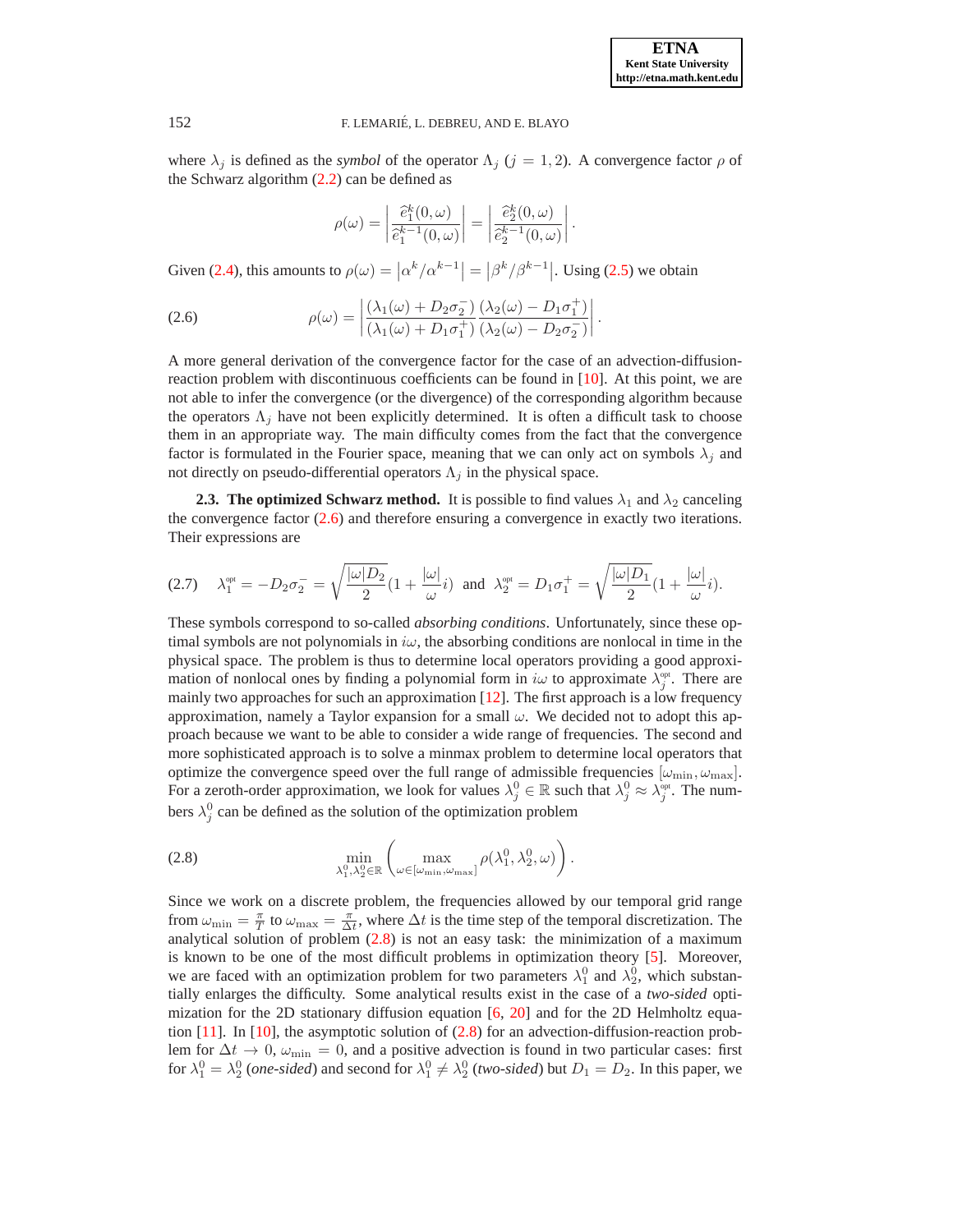study the complete minmax problem [\(2.8\)](#page-4-1) in the general case  $\lambda_1^0 \neq \lambda_2^0$  and  $D_1 \neq D_2$ . Solving numerically the minmax problem [\(2.8\)](#page-4-1) is quite expensive from a computational point of view. Moreover, this optimization must be performed for any change in the values of  $D_1$  and  $D_2$ . That is why we look for an analytical solution in the case of a zeroth-order approximation of the absorbing conditions. This is done with two different sets of interface conditions, the *Neumann-Robin* case and the *Robin-Robin* case.

Algorithm [\(2.2\)](#page-2-1) with two-sided Robin conditions is well-posed for any choice of  $\lambda_1^0$  and  $\lambda_2^0$  such that  $\lambda_1^0 + \lambda_2^0 > 0$ . This result can be shown following the methodology based on a priori energy estimates as described in [\[1\]](#page-20-16) and [\[8\]](#page-20-9).

<span id="page-5-0"></span>**3. The optimized Schwarz method with** *Neumann-Robin* **interface conditions.** In this section, we assume that the solution in  $\Omega_2$  is subject to a Neumann boundary condition. The convergence speed of the Neumann-Robin algorithm is expected to be slower than that one obtained by a Robin-Robin algorithm. However, this easier case is treated explicitly because it introduces several methodological aspects useful for the determination of the general Robin-Robin optimized interface conditions. Imposing a Neumann boundary condition on the solution  $u_2$  on Γ corresponds to having  $\Lambda_2 = 0$  in [\(2.3\)](#page-3-0). The convergence factor  $\rho_{NR}$  (NR stands for "Neumann-Robin") obtained from [\(2.6\)](#page-4-0) reduces to

(3.1) 
$$
\rho_{NR} = \left| \frac{D_1 \sigma_1^+}{D_2 \sigma_2^-} \frac{(D_2 \sigma_2^- + \lambda_1)}{(D_1 \sigma_1^+ + \lambda_1)} \right|
$$

<span id="page-5-2"></span>THEOREM 3.1 (Optimized Robin parameter). *The analytical solution*  $\lambda_1^{0,*}$  *of the minimax problem*

<span id="page-5-1"></span>.

$$
\min_{\lambda_1^0 \in \mathbb{R}} \left( \max_{\omega \in [\omega_{\min}, \omega_{\max}]} \rho_{\scriptscriptstyle NR}(\lambda_1^0, D_1, D_2, \omega) \right)
$$

*is given by*

$$
\lambda_1^{0,\star} = \frac{1}{2\sqrt{2}} \Bigg\{ \left( \sqrt{D_2} - \sqrt{D_1} \right) \left( \sqrt{\omega_{\min}} + \sqrt{\omega_{\max}} \right) + \sqrt{\left( \sqrt{D_2} - \sqrt{D_1} \right)^2 \left( \sqrt{\omega_{\min}} + \sqrt{\omega_{\max}} \right)^2 + 8\sqrt{D_1 D_2} \sqrt{\omega_{\min} \omega_{\max}}} \Bigg\}.
$$

*Proof.* Introducing  $\zeta = \sqrt{|\omega| D_1}$ ,  $\gamma = \sqrt{D_2/D_1}$ ,  $\lambda_1^0 = \left(\sqrt{\zeta_{\min} \zeta_{\max}/2}\right) p$ , for  $p \in \mathbb{R}$ , and making  $\sigma_1^+$  and  $\sigma_2^-$  in [\(3.1\)](#page-5-1) explicit, we obtain

$$
\rho_{\scriptscriptstyle NR}(p,\boldsymbol{\zeta}) = \frac{1}{\gamma} \sqrt{\frac{(p-\gamma \boldsymbol{\zeta})^2 + \gamma^2 \boldsymbol{\zeta}^2}{(p+\boldsymbol{\zeta})^2 + \boldsymbol{\zeta}^2}},
$$

with  $\zeta = \zeta/\sqrt{\zeta_{\text{max}}\zeta_{\text{min}}}$ . Moreover, to ensure the well-posedness of the algorithm, we consider  $\lambda_1^0 > 0$ , i.e.,  $p > 0$ . Defining an additional parameter  $\mu = \sqrt{\zeta_{\text{max}}/\zeta_{\text{min}}},$  we obtain that  $\zeta$  is bounded by  $\zeta_{\min} = \mu^{-1}$  and  $\zeta_{\max} = \mu$ . The aim is to optimize the convergence speed by finding  $p^*$ , the solution of the minimax problem

$$
\min_{p>0}\left(\max_{\boldsymbol{\zeta}\in[\mu^{-1},\mu]}\rho_{\scriptscriptstyle\mathrm{NR}}(p,\boldsymbol{\zeta})\right).
$$

We first study the behavior of the derivative of  $\rho_{NR}$  with respect to  $\zeta$  and p with  $\zeta \ge 0$ and  $p \ge 0$ . For simplicity we introduce  $q = p / (\gamma - 1 + \sqrt{1 + \gamma^2})$ .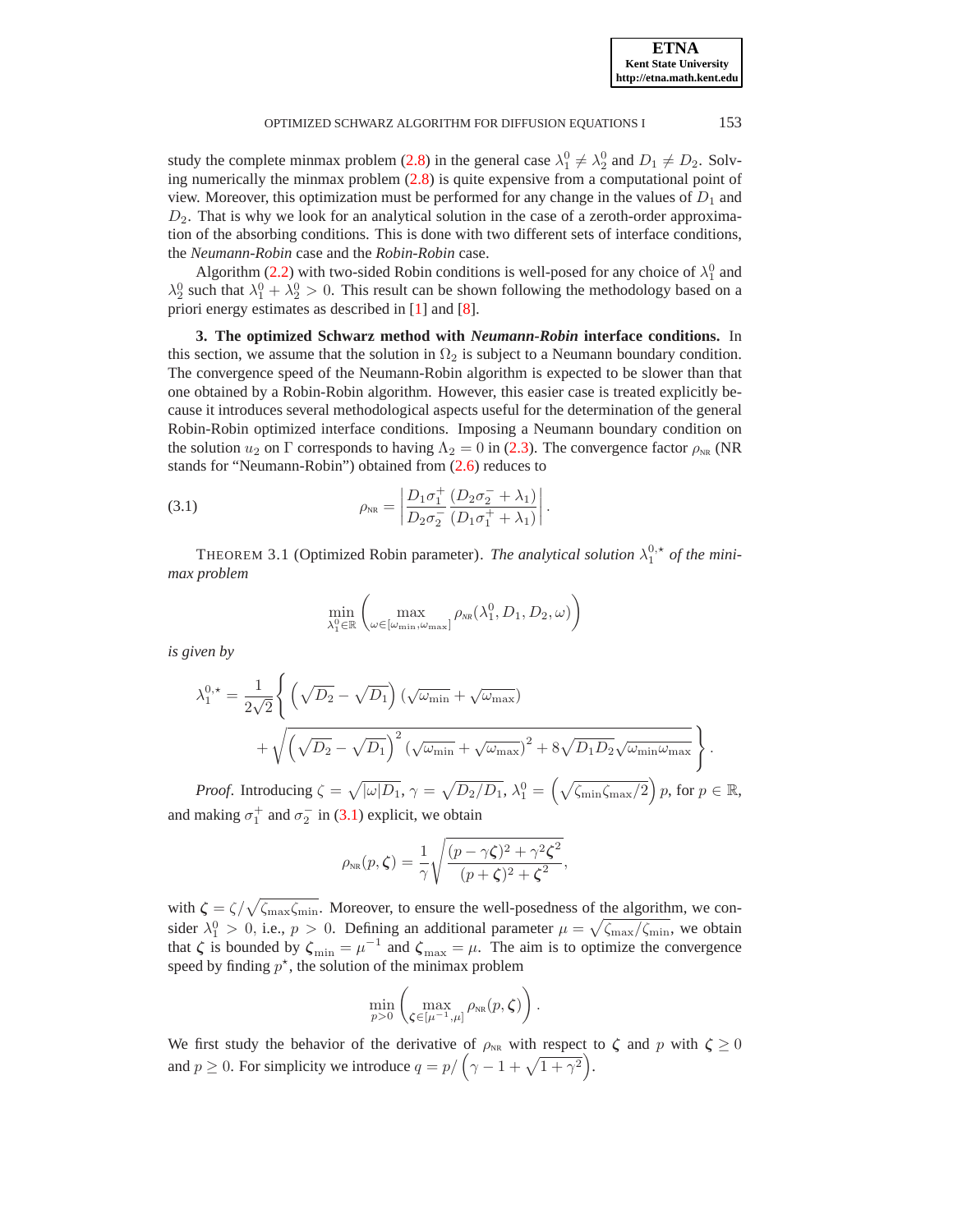We first derive some restriction of the parameter's range. We can easily show that

(3.2) 
$$
\operatorname{Sign}\left(\frac{\partial \rho_{\text{NR}}}{\partial p}\right) = \operatorname{Sign}\left(q - \zeta\right).
$$

Looking at the sign of the derivative of  $\rho_{NR}$  with respect to p, we see that for all values of  $\zeta$ , the convergence factor  $\rho_{NR}$  is a decreasing function of p for  $q < \zeta_{min} = \mu^{-1}$ , proving that  $q^* \geq \zeta_{\min}$ . A similar argument shows that  $q^* \leq \zeta_{\max}$ . This proves that the optimized parameter  $q^*$  satisfies

<span id="page-6-0"></span>
$$
1/\mu \leq q^{\star} \leq \mu.
$$

Along with  $(3.2)$ , this shows that the convergence factor has to be an increasing function of p at  $\zeta = 1/\mu$  and a decreasing function of p at  $\zeta = \mu$ .

Next we show an equioscillation property of the optimal parameter. The sign of the derivative of  $\rho_{NR}$  with respect to  $\zeta$  is given by

$$
\operatorname{Sign}\left(\frac{\partial \rho_{\scriptscriptstyle NR}}{\partial \zeta}\right)=\operatorname{Sign}\left(\zeta-q\right).
$$

This relation implies that  $\rho_{NR}$  has a local minimum between  $1/\mu$  and  $\mu$ . The maximum value of the convergence factor is thus attained either at  $\zeta = 1/\mu$  or at  $\zeta = \mu$  (or both). If we assume  $\rho_{NR}(p, 1/\mu) < \rho_{NR}(p, \mu)$ , it is always possible to decrease the maximum value of  $\rho_{NR}(p, \zeta)$  by increasing the value of p so that we have  $\rho_{NR}(p, 1/\mu) \ge \rho_{NR}(p, \mu)$ . A similar argument shows that  $\rho_{NR}(p, \mu) \ge \rho_{NR}(p, 1/\mu)$ . The optimal parameter must thus satisfy the equioscillation property  $\rho_{NR}(p^*, 1/\mu) = \rho_{NR}(p^*, \mu)$ . After some simple algebra, we find that  $p^*$  is a solution of

$$
(\gamma - 1) (\mu + 1/\mu) + \frac{2\gamma}{p^*} - p^* = 0.
$$

The unique positive solution of the equation  $v^* = \frac{2\gamma}{p^*} - p^*$  with  $v^* = (1 - \gamma)(\mu + 1/\mu)$  is  $\left(-v^* + \sqrt{8\gamma + (v^*)^2}\right)$ . After a substitution of  $\gamma$  and  $\mu$  and a multiplication given by  $p^* = \frac{1}{2}$ of  $p^*$  by  $\sqrt{\zeta_{\min} \zeta_{\max}/2}$ , we retrieve the stated result for  $\lambda_1^{0,*}$ .  $\Box$ 

We find that the optimized convergence factor satisfies an equioscillation property. This concept of equioscillation property comes from the Chebyshev's alternation theorem (or equioscillation theorem). The similarities between the Chebyshev's theorem and the optimized Schwarz method are clearly exposed in [\[2,](#page-20-17) [6\]](#page-20-14). Two typical optimized convergence factors  $\rho_{NR}^* = \rho_{NR}(\lambda_1^{0,*})$  are shown in Figure [3.1](#page-7-0) (left) for  $\mu = 2$  and  $\mu = 6$  with  $\gamma = 5$ . Note that the performance of the optimized algorithm is only a function of the ratio  $\gamma$  between  $D_1$ and  $D_2$  and not of the actual values of those parameters. The same remark applies to the temporal frequencies  $\omega_{\min}$  and  $\omega_{\max}$ :  $\rho_{\text{NR}}^*$  is only a function of their ratio  $\mu$ .

It is also instructive to look at three particular cases:  $\gamma \to 0^+$ ,  $\gamma = 1$ , and  $\gamma \to \infty$ .

•  $\gamma \to 0^+$   $(D_1 \gg D_2)$ :

$$
\lim_{\gamma \to 0^+} \rho_{\scriptscriptstyle \rm NR}^\star = \sqrt{1 - 2 \left( \frac{\mu}{1 + \mu^2} \right)^2}, \quad \lim_{\gamma \to 0^+} \lambda_1^{0,\star} = 0, \quad \text{ with } \mu = \left( \frac{\omega_{\scriptscriptstyle \rm max}}{\omega_{\scriptscriptstyle \rm min}} \right)^{1/4}.
$$

The minimum value of the convergence factor is attained at  $\mu = 1$  and is equal to  $\sqrt{2}/2$ . When  $\mu$  is increased, the convergence is very slow. Indeed, we tend towards a Neumann-Neumann algorithm in this case.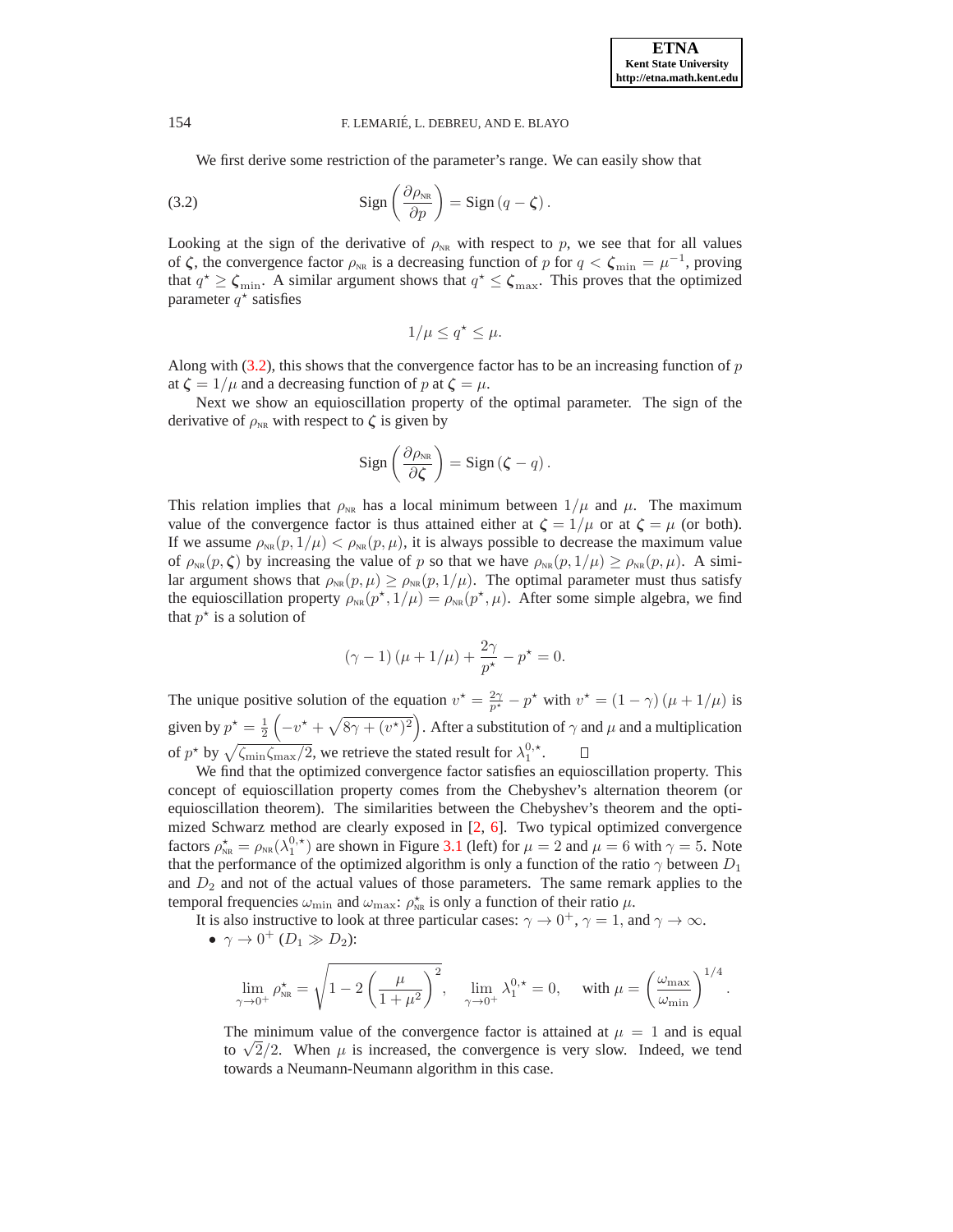

FIG. 3.1. *Behavior of*  $\rho_{NR}(\lambda_1^{0,*})$  with respect to  $\omega$  for  $\gamma=5$ ,  $\mu=2$ , and  $\mu=6$  (left). Optimized convergence *factor as a function of*  $\gamma$  *for*  $\mu = 2$  *and*  $\mu = 6$  *(right).* 

<span id="page-7-0"></span>• 
$$
\gamma = 1 (D_1 = D_2 = D):
$$
  

$$
\rho_{\text{NR}}^{\star} = \sqrt{1 - \frac{2\sqrt{2}\mu}{1 + \mu(\mu + \sqrt{2})}}, \qquad \lambda_1^{0,\star} = \sqrt{D} (\omega_{\text{max}} \omega_{\text{min}})^{1/4}.
$$

The convergence factor  $\rho_{NR}^*$  approaches 1 when  $\mu$  is increased. One can also remark that the optimal parameter  $\lambda_1^{0,*}$  is the same as that one found in [\[8\]](#page-20-9) in the Robin-Robin one-sided case.

$$
\bullet \ \gamma \to +\infty \ (D_1 \ll D_2):
$$

$$
\lim_{\gamma \to +\infty} \rho_{\rm NR}^{\star} = 0, \qquad \lim_{\gamma \to +\infty} \lambda_1^{0,\star} = +\infty.
$$

When  $\gamma$  tends to  $+\infty$ , the convergence is very fast (the convergence factor approaches 0) and the optimal boundary condition tends towards a Neumann-Dirichlet operator.

These results are illustrated in Figure [3.1](#page-7-0) (right). The efficiency of the Neumann-Robin algorithm is greatly improved when  $\gamma$  becomes large and  $\mu$  becomes small. We continue this section by studying the asymptotic convergence rate for the discretized algorithm when the time step  $\Delta t$  tends to 0.

THEOREM 3.2 (Asymptotic performance). *For*  $D_2 > D_1$  (*i.e.*,  $\gamma > 1$ ),  $\omega_{\text{max}} = \frac{\pi}{\Delta t}$  and *for* ∆t *tending to zero, the optimal Robin parameter given by Theorem [3.1](#page-5-2) is*

$$
\lambda_1^{0,\star} \approx \sqrt{2 D_1} \left( \frac{\gamma - 1}{2} \sqrt{\pi} \Delta t^{-1/2} + \frac{\gamma^2 + 1}{2(\gamma - 1)} \sqrt{\omega_{\min}} \right)
$$

*and the asymptotic convergence of the optimized Neumann-Robin algorithm is*

$$
\max_{\omega_{\min} \leq \omega \leq \frac{\pi}{\Delta t}} \rho_{\scriptscriptstyle NR}(\lambda_1^{0,\star},\omega) = \frac{1}{\gamma} \left(1 - \frac{(\gamma+1)}{(\gamma-1)}\sqrt{\frac{\omega_{\min}}{\pi}} \Delta t^{1/2}\right) + O(\Delta t).
$$

We conclude that the zeroth-order optimized Neumann-Robin boundary conditions are efficient when the Robin condition is imposed at the boundary of the domain with the smaller diffusion coefficient ( $\Omega_1$  here). In this case, the asymptotic convergence factor  $\rho_{NR}^*$  is of the form  $\sqrt{D_1/D_2}$   $(1 - O(\Delta t^{1/2}))$  for small  $\Delta t$ . In the next section, we study the zeroth-order two-sided Robin-Robin boundary conditions.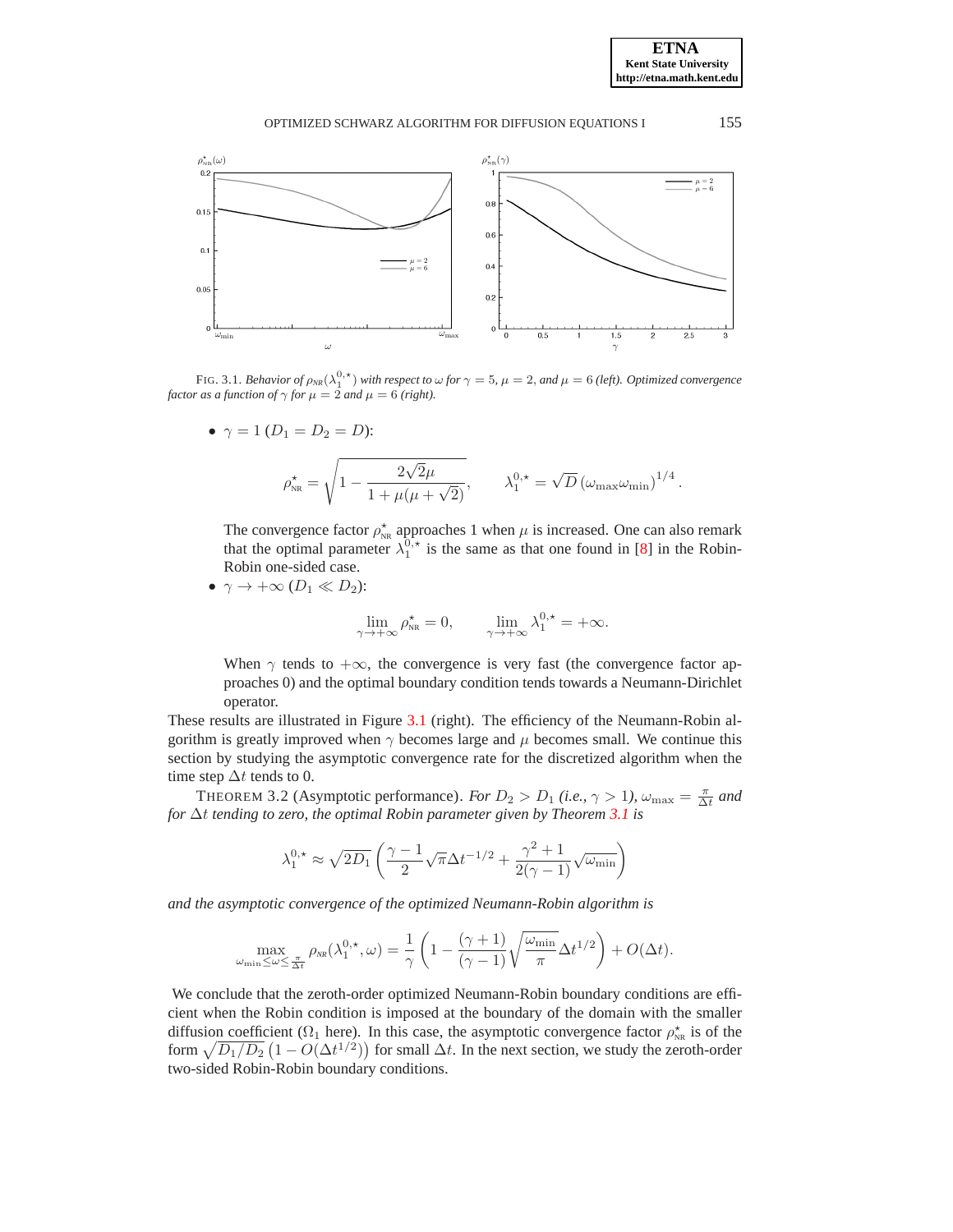<span id="page-8-3"></span><span id="page-8-2"></span><span id="page-8-1"></span>.

#### <span id="page-8-0"></span>156 F. LEMARIÉ, L. DEBREU, AND E. BLAYO

**4. The optimized Schwarz method for a diffusion problem with discontinuous (but constant) coefficients: two-sided Robin transmission conditions.** In this section we optimize the conditions on both sides of the interface to get a faster convergence speed regardless of the value of  $\gamma$ . By keeping the notations  $\zeta$ ,  $\zeta$ ,  $\mu$ , and  $\gamma$  defined in the previous section and by approximating  $\lambda_1^{\text{opt}}$  and  $\lambda_2^{\text{opt}}$  respectively by  $\lambda_1^0 = \sqrt{\frac{\zeta_{\text{min}}\zeta_{\text{max}}}{2}} p_2$  and  $\lambda_2^0 = \sqrt{\frac{\zeta_{\text{min}}\zeta_{\text{max}}}{2}} p_1$ , the convergence factor  $\rho_{RR}$  reads

$$
\rho_{RR}(p_1, p_2, \zeta) = \sqrt{\frac{((p_1 - \zeta)^2 + \zeta^2) ((p_2 - \gamma \zeta)^2 + \gamma^2 \zeta^2)}{((p_1 + \gamma \zeta)^2 + \gamma^2 \zeta^2) ((p_2 + \zeta)^2 + \zeta^2)}}.
$$

We can easily demonstrate that for nonnegative fixed values of  $\zeta$  and  $\gamma$  and for  $p_1, p_2 > 0$ , we find the three inequalities  $\rho_{RR}(p_1, p_2, \zeta) < \rho_{RR}(-p_1, -p_2, \zeta)$ ,  $\rho_{RR}(p_1, p_2, \zeta) < \rho_{RR}(p_1, -p_2, \zeta)$ , and  $\rho_{RR}(p_1, p_2, \zeta) < \rho_{RR}(-p_1, p_2, \zeta)$ . This shows that we can restrict our study to strictly positive values of  $p_1$  and  $p_2$  (note that  $p_1 = 0$  or  $p_2 = 0$  corresponds to the *Neumann-Robin* case). The restriction of the parameter range to strictly positive values ensures that  $\lambda_1^0 + \lambda_2^0 > 0$ , and hence the corresponding problem is well-posed. In the following, we assume that  $\gamma \geq 1$ . The optimal parameters  $p_1$  and  $p_2$  for the case  $\gamma \leq 1$  can be obtained by switching (i.e.  $p_1$ ) becomes  $p_2$  and  $p_2$  becomes  $p_1$ ) the optimal values for the case  $\gamma \geq 1$ . As it was done previously, we choose the values  $p_1$  and  $p_2$  by solving the optimization problem

(4.1) 
$$
\min_{p_1, p_2 > 0} \left( \max_{\zeta \in [\mu^{-1}, \mu]} \rho_{\text{RR}}(p_1, p_2, \zeta) \right).
$$

**4.1. Behavior of the convergence factor with respect to the Robin parameters.** First, we study the behavior of  $\rho_{RR}$  with respect to the parameters  $p_1$  and  $p_2$ . We introduce two new parameters  $q_1$  and  $q_2$  defined by

$$
q_1 = \frac{p_1}{1 - \gamma + \sqrt{1 + \gamma^2}}
$$
 and  $q_2 = \frac{p_2}{\gamma - 1 + \sqrt{1 + \gamma^2}}$ 

We can demonstrate that for  $\gamma \ge 1$  and  $q_1 \le q_2$ , we have that  $\rho_{RR}(p_1, p_2, \zeta) \le \rho_{RR}(p_2, p_1, \zeta)$ . This proves that the optimal parameters satisfy  $q_1^* \leq q_2^*$ . This implies that in turn  $p_1 \leq p_2$ and that  $p_1 < p_2$  if  $\gamma > 1$ . This immediately proves that *one-sided* ( $p_1 = p_2$ ) Robin-Robin boundary conditions are not optimal as soon as  $\gamma > 1$ .

Note that 
$$
\text{Sign}\left(\frac{\partial \rho_{RR}}{\partial p_1}\right) = \text{Sign}(q_1 - \zeta)
$$
 and  $\text{Sign}\left(\frac{\partial \rho_{RR}}{\partial p_2}\right) = \text{Sign}(q_2 - \zeta)$  implies

(4.2) 
$$
\frac{\partial \rho_{RR}}{\partial p_1} > 0 \quad \text{when } \zeta < q_1, \qquad \frac{\partial \rho_{RR}}{\partial p_1} < 0 \quad \text{when } \zeta > q_1,
$$

$$
\frac{\partial \rho_{RR}}{\partial p_2} > 0 \quad \text{when } \zeta < q_2, \qquad \frac{\partial \rho_{RR}}{\partial p_2} < 0 \quad \text{when } \zeta > q_2.
$$

Looking at the signs of the derivatives of  $\rho_{RR}$  with respect to  $p_1$  and  $p_2$ , we find that if we choose  $q_1 < \zeta_{\min} = \mu^{-1}$ , we can decrease the convergence factor by increasing  $p_1$  because  $\frac{\partial \rho_{\text{RR}}}{\partial p_1}$  < 0 holds for all  $q_1 > \zeta_{\text{min}}$ . A similar argument shows that  $q_2 \leq \zeta_{\text{max}}$ . This means that the optimized parameters  $q_1^*$  and  $q_2^*$  must satisfy

(4.3) 
$$
\mu^{-1} \le q_1^* < q_2^* \le \mu.
$$

The inequalities [\(4.2\)](#page-8-1) and [\(4.3\)](#page-8-2) imply that at  $\zeta = 1/\mu$ ,  $\rho_{RR}$  is an increasing function of  $p_1$ and  $p_2$  (or  $q_1$  and  $q_2$ ) while at  $\zeta = \mu$ ,  $\rho_{RR}$  is a decreasing function of  $p_1$  and  $p_2$  (or  $q_1$  and  $q_2$ ).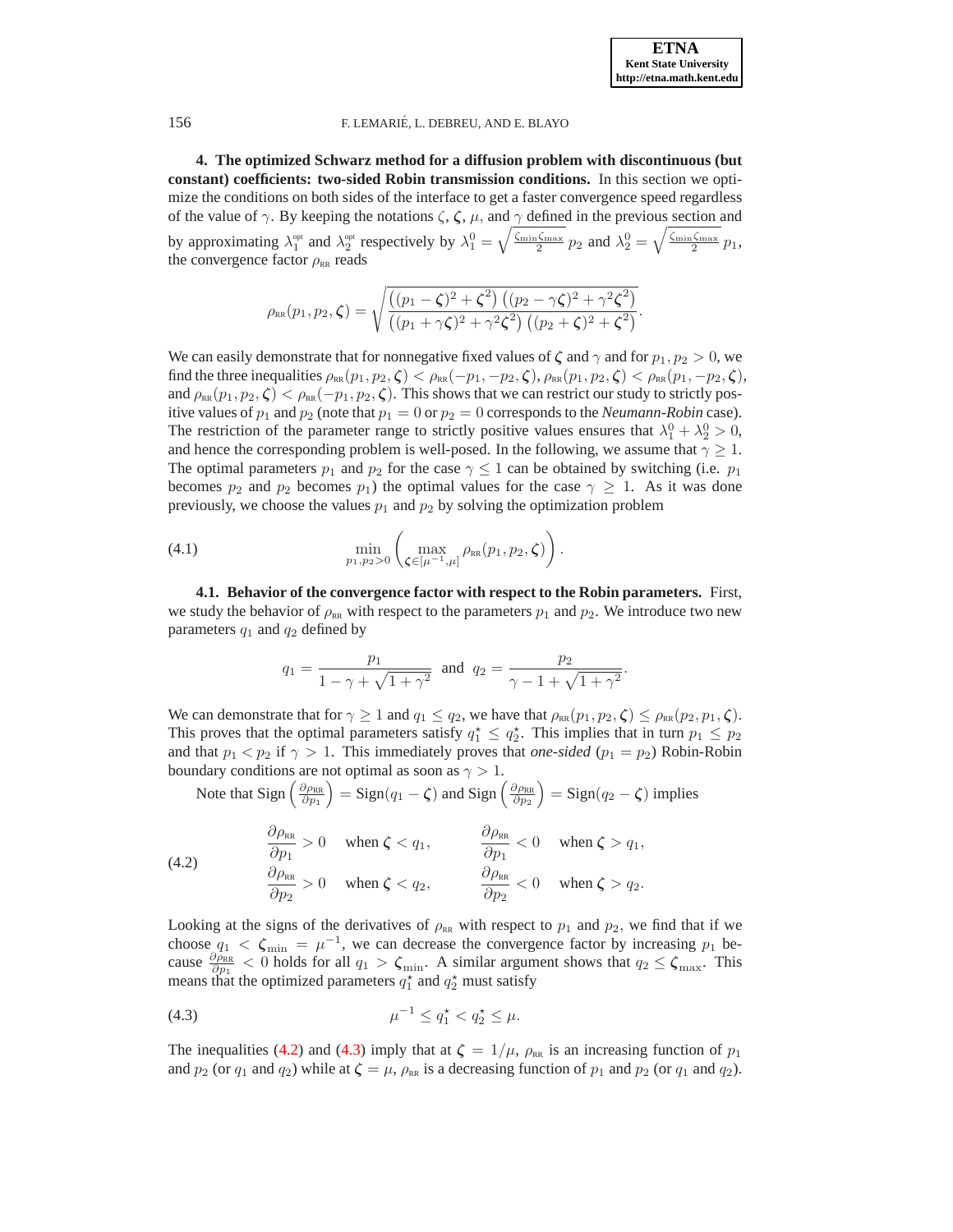**4.2. Extrema of**  $\rho_{RR}$  with respect to  $\zeta$ . The next step to solve [\(4.1\)](#page-8-3) analytically is to find the location of the extrema of  $\rho_{RR}(p_1, p_2, \zeta, \gamma)$  with respect to  $\zeta$ .

THEOREM 4.1 (Extrema of  $\rho_{RR}(\zeta)$ ). *The function*  $\zeta \to \rho_{RR}(p_1, p_2, \zeta)$  *has one or three positive local extrema. In the case of one extremum, it corresponds to a minimum and is located at*  $\zeta = \chi := \sqrt{\frac{p_1 p_2}{2\gamma}}$ .

*Proof*. We first introduce the following property that can easily be verified:

<span id="page-9-0"></span>
$$
\rho_{\scriptscriptstyle \rm RR}\left(p_1,p_2,\boldsymbol{\zeta}\right)=\rho_{\scriptscriptstyle \rm RR}\left(p_1,p_2,\chi^2/\boldsymbol{\zeta}\right), \text{ where } \chi=\sqrt{\frac{p_1p_2}{2\gamma}}.
$$

Differentiating with respect to  $\zeta$  leads to

(4.4) 
$$
\frac{\partial \rho_{RR}}{\partial \zeta}(p_1, p_2, \zeta) = -\frac{\chi^2}{\zeta^2} \frac{\partial \rho_{RR}}{\partial \zeta}(p_1, p_2, \chi^2/\zeta),
$$

which shows that  $\frac{\partial \rho_{RR}}{\partial \zeta}(p_1, p_2, \pm \chi) = 0$ . The derivative  $\frac{\partial \rho_{RR}(p_1, p_2, \zeta)}{\partial \zeta}$  has the same sign as a (unitary) sixth-order polynomial  $P(\zeta)$  (the full expression of P is complicated and not given here).  $P(\zeta)$  has thus either two or six real roots, among them  $\zeta = \gamma$  is positive and  $\zeta = -\gamma$ is negative. Let us suppose that  $P(\zeta)$  has six real roots. We can show that only three of these six roots (including  $\zeta = \chi$ ) are positive. From [\(4.4\)](#page-9-0) we see that if  $\zeta^0$  is a root of  $P(\zeta)$ , then  $\zeta^1 = \chi^2/\zeta^0$  is another one. Assuming that the four other roots are positive, we have

$$
\zeta_5=-\chi\leq 0\leq \zeta_6\leq \zeta_1\leq \zeta_2=\chi\leq \zeta_3(=\frac{\chi^2}{\zeta_1})\leq \zeta_4(=\frac{\chi^2}{\zeta_6}),
$$

and the sum of the six roots must be greater than  $2\chi$  and is therefore positive. However, the sum of the six roots of  $P(\zeta)$  is given by  $-a_5$  where  $a_5$  is the coefficient of the term  $\zeta^5$  and is equal to  $a_5 = \frac{(\gamma - 1)(p_2 - p_1)}{\gamma}$ . Using the facts  $\gamma \ge 1$  and  $p_2 \ge p_1$  (from [\(4.3\)](#page-8-2)),  $-a_5$  cannot be positive. We conclude that we have at most three positive roots for  $P(\zeta)$ . It can be verified that  $P(0) < 0$  and  $P(+\infty) > 0$  so that if only one positive root exists (at  $\zeta = \chi$ ), it is a local minimum minimum.

# **4.3. Equioscillation of**  $\rho_{RR}$  at the end points.

<span id="page-9-2"></span>THEOREM 4.2 (Equioscillation at the end points). *The optimized convergence factor*  $\rho_{RR}(p_1^*, p_2^*, \zeta)$  *satisfies* 

- $\bullet$   $\rho_{RR}(p_1^*, p_2^*, \chi) \leq \max(\rho_{RR}(p_1^*, p_2^*, \mu^{-1}), \rho_{RR}(p_1^*, p_2^*, \mu))$  with  $\chi = \sqrt{\frac{p_1^* p_2^*}{2\gamma}}$ ,
- <span id="page-9-1"></span>• *the equioscillation property*  $\rho_{RR}(p_1^*, p_2^*, \mu^{-1}) = \rho_{RR}(p_1^*, p_2^*, \mu)$ , which holds only *for*  $p_1^* p_2^* = 2\gamma$ *.*

*Proof.* We first show that  $\rho_{RR}(p_1^*, p_2^*, \chi) \leq \max(\rho_{RR}(p_1^*, p_2^*, \mu^{-1}), \rho_{RR}(p_1^*, p_2^*, \mu)).$  This is straightforward when  $\chi$  is the only positive root of  $\frac{\partial \rho_{RR}(\zeta)}{\partial \zeta}$  because  $\chi$  is a local minimum. In the case when there are three positive roots,  $\chi$  is a local maximum. From the identity  $\chi = \sqrt{\frac{p_1 p_2}{2\gamma}} = \sqrt{q_1 q_2}$  and [\(4.3\)](#page-8-2), we get

(4.5) 
$$
1/\mu \le q_1 \le \chi = \sqrt{q_1 q_2} \le q_2 \le \mu.
$$

We already know that at  $\zeta = 1/\mu$ ,  $\rho_{RR}$  is a decreasing function of  $q_1$  and that at  $\zeta = \mu$ ,  $\rho_{RR}$ is an increasing function of  $q_1$ . The inequality [\(4.5\)](#page-9-1) shows that at  $\zeta = \chi$ ,  $\rho_{RR}$  is an increasing function of  $q_1$  since  $q_1 \leq \chi$ . If we assume that  $\rho_{RR}(p_1^*, p_2^*, \chi) \geq \rho_{RR}(p_1^*, p_2^*, \mu^{-1})$ , then we can always decrease  $q_1$  (or  $p_1$ ) such that it improves the convergence factor (by reducing the values both at  $\zeta = \chi$  and at  $\zeta = \mu$ ). Playing with  $q_2$ , we can similarly prove

**ETNA Kent State University http://etna.math.kent.edu**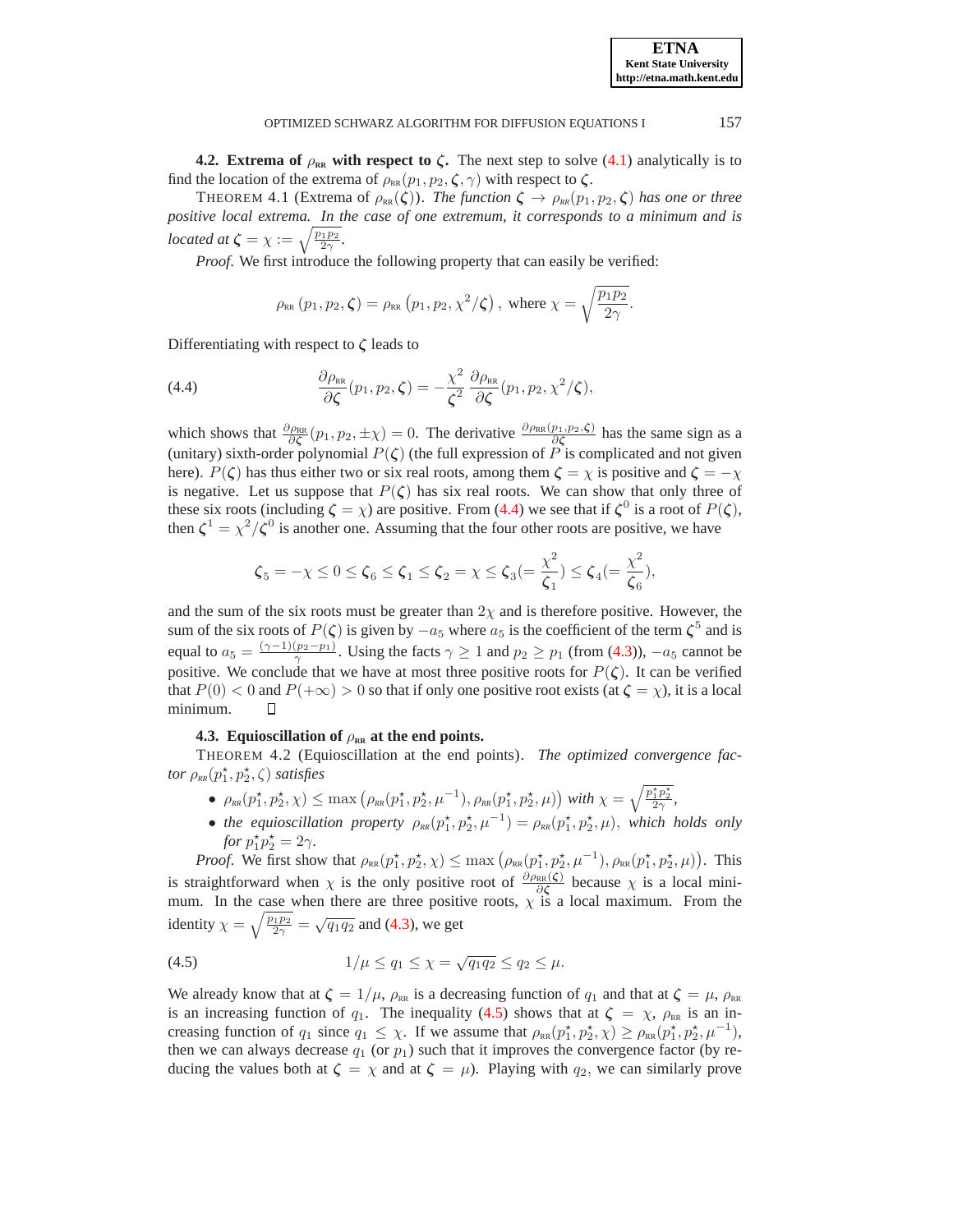that  $\rho_{RR}(p_1^*, p_2^*, \chi) \leq \rho_{RR}(p_1^*, p_2^*, \mu)$ . Note that this also proves that  $\zeta_1 \geq 1/\mu$  and  $\zeta_3 \leq \mu$ . This is sufficient to fully describe the behavior of the convergence factor with respect to  $q_1, q_2$ , and  $\zeta$ , as shown in Figure [4.1.](#page-11-1) In practice, the two cases will differ by the sign of the secondorder derivative of  $\rho_{RR}(p_1, p_2, \zeta)$  at  $\zeta = \chi$ . The following argument proves that the values taken by  $\rho_{RR}(p_1^*, p_2^*, \zeta)$  at the two end points  $\zeta = 1/\mu$ , and  $\zeta = \mu$  are equal. Indeed, if we assume that  $\rho_{RR}(p_1, p_2, 1/\mu) < \rho_{RR}(p_1, p_2, \mu)$  (or  $\rho_{RR}(p_1, p_2, 1/\mu) > \rho_{RR}(p_1, p_2, \mu)$ ) holds, it is always possible to decrease the maximum value of  $\rho_{RR}(\zeta)$  by increasing (respectively decreasing) the values of  $p_1$  (respectively  $p_2$ ). The optimal parameters must thus satisfy the equioscillation property  $\rho_{RR}(p_1^*, p_2^*, \mu^{-1}) = \rho_{RR}(p_1^*, p_2^*, \mu)$ . This holds when

(4.6) 
$$
(p_1 + p_2)(2\gamma - p_1p_2)S(p_1, p_2, \mu, \gamma) = 0,
$$

where

<span id="page-10-0"></span>
$$
S(p_1, p_2, \mu, \gamma) = 2 \left[ (1 + \gamma^2) - \gamma (\mu + \mu^{-1})^2 \right] p_1 p_2
$$
  
+ (\gamma - 1)(\mu + 1/\mu)(p\_1 - p\_2)(2\gamma + p\_1 p\_2)  
+ 2\gamma (p\_1 - p\_2)^2 - (2\gamma - p\_1 p\_2)^2.

Obviously every pair  $(p_1, p_2)$  that satisfies the relation  $p_1p_2 = 2\gamma$  is a solution to [\(4.6\)](#page-10-0). We now show that there are no other admissible values. Other potential solutions of the problem are the solutions of  $S(p_1, p_2, \mu) = 0$ . S is a second-order polynomial in  $p_2$  and thus has two real solutions:

<span id="page-10-1"></span>(4.7) 
$$
p_2 = f_1(p_1), \qquad p_2 = f_2(p_1).
$$

If we assume that  $p_2$  is related to  $p_1$  with one of the relations [\(4.7\)](#page-10-1), looking at Figure [4.1,](#page-11-1) we can argue that for any pair  $(p_1, p_2)$  we must have  $\frac{dp_2}{dp_1} < 0$  to satisfy an equioscillation property. Indeed, let  $\rho_{RR}^{\dagger}(p_1, \zeta)$  be defined as

<span id="page-10-3"></span>
$$
\rho_{\scriptscriptstyle\rm RR}^\dagger(p_1,\boldsymbol{\zeta})=\rho_{\scriptscriptstyle\rm RR}(p_1,p_2(p_1),\boldsymbol{\zeta}).
$$

<span id="page-10-2"></span>Then

(4.8) 
$$
\frac{\partial \rho_{\scriptscriptstyle{RR}}^{\dagger}(p_1,\boldsymbol{\zeta})}{\partial p_1} = \frac{\partial \rho_{\scriptscriptstyle{RR}}(p_1,p_2(p_1),\boldsymbol{\zeta})}{\partial p_1} + \frac{\partial \rho_{\scriptscriptstyle{RR}}(p_1,p_2(p_1),\boldsymbol{\zeta})}{\partial p_2} \frac{dp_2}{dp_1}.
$$

We have already proved that the following properties must hold

$$
(4.9) \qquad \frac{\partial \rho_{\text{RR}}(p_1, p_2(p_1), 1/\mu)}{\partial p_1} > 0, \qquad \frac{\partial \rho_{\text{RR}}(p_1, p_2(p_1), 1/\mu)}{\partial p_2} > 0, \frac{\partial \rho_{\text{RR}}(p_1, p_2(p_1), \mu)}{\partial p_1} < 0, \qquad \frac{\partial \rho_{\text{RR}}(p_1, p_2(p_1), \mu)}{\partial p_2} < 0.
$$

If we suppose  $\frac{dp_2}{dp_1} > 0$ , then [\(4.8\)](#page-10-2) and [\(4.9\)](#page-10-3) show that  $\rho_{RR}^{\dagger}(p_1, 1/\mu)$  is an increasing function of  $p_1$  while  $\rho_{RR}^{\dagger}(p_1,\mu)$  is a decreasing function of  $p_1$ . Hence, [\(4.9\)](#page-10-3) and the equioscillation property cannot be satisfied at the same time if  $\frac{dp_2}{dp_1} > 0$ . It can be shown that the two solutions given by [\(4.7\)](#page-10-1) do not satisfy this latter condition. Indeed, we can prove that we have  $\frac{df_1}{dp_1} > 0$ and  $\frac{df_2}{dp_1} > 0$ . Details of the computations are omitted here but we mention that the only conditions necessary to find this result are  $\gamma > 0, \mu > 1$ . We can conclude that  $p_1p_2 = 2\gamma$  is the only solution leading to an equioscillation property. П

It is worth mentioning that  $\chi = \sqrt{\frac{p_1 p_2}{2\gamma}} = 1$  and that

$$
\rho_{\text{rr}}(p_1^\star, p_2^\star, \zeta) = \rho_{\text{rr}}(p_1^\star, p_2^\star, 1/\zeta), \qquad \forall \zeta \in [1/\mu, \mu].
$$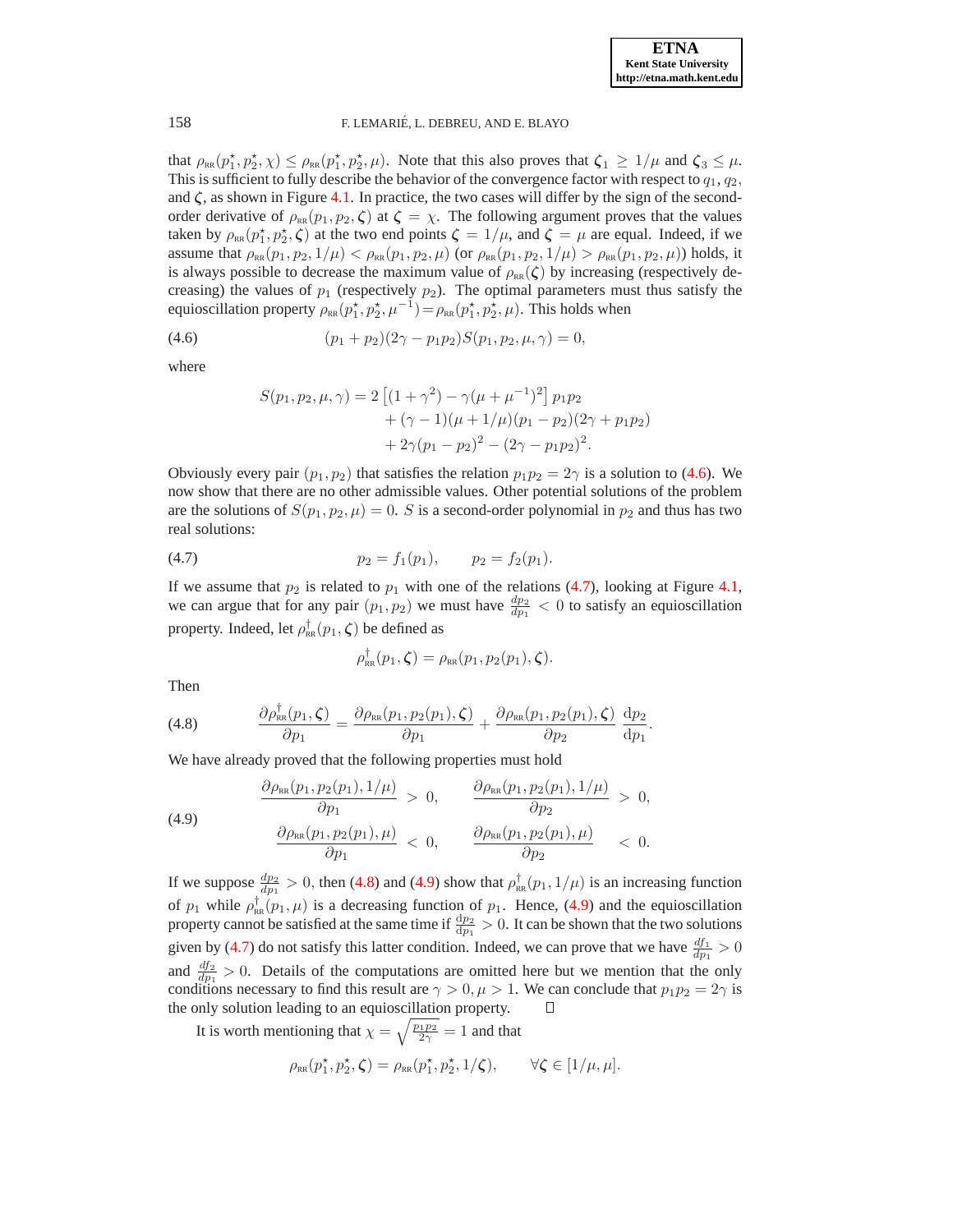

<span id="page-11-1"></span>FIG. 4.1. *Behavior of the convergence factor with respect to* ζ*.*

<span id="page-11-0"></span>**4.4. Solution of the minmax problem.** The convergence factor is now a function of  $p_1$ and  $\zeta$  only:

$$
\rho_{\scriptscriptstyle \rm RR}^\dagger(p_1,\boldsymbol{\zeta})=\rho_{\scriptscriptstyle \rm RR}(p_1,2\gamma/p_1,\boldsymbol{\zeta}).
$$

LEMMA 4.3. *The solution of the minmax problem [\(4.1\)](#page-8-3) is given by the solution of the constraint minimization problem*

$$
\min_{p_1^{\star} \geq p_1^{\star, \text{equi}}} \rho_{\scriptscriptstyle RR}^{\dagger}(p_1^{\star}, 1/\mu),
$$

where  $p_1^{\star, \mathrm{equi}}$  is the solution of the three-point equioscillation problem

$$
\rho_{\scriptscriptstyle RR}^{\dagger}(p_1,1)=\rho_{\scriptscriptstyle RR}^{\dagger}(p_1,1/\mu)=\rho_{\scriptscriptstyle RR}^{\dagger}(p_1,\mu).
$$

*Proof.* Thanks to Figure [4.1,](#page-11-1) we can remark that the resolution of the minmax problem corresponds to the minimization of  $\rho_{RR}^{\dagger}(p_1,1/\mu)$  (or  $\rho_{RR}^{\dagger}(p_1,\mu)$ ) with respect to  $p_1$ . In the case where  $\chi = 1$  is a local maximum, the additional constraint given by Theorem [4.2](#page-9-2) must be imposed

<span id="page-11-2"></span>(4.10) 
$$
\rho_{\text{RR}}^{\dagger}(p_1, 1) \leq \rho_{\text{RR}}^{\dagger}(p_1, 1/\mu).
$$

Knowing that  $p_1p_2 = 2\gamma$  or equivalently  $q_1q_2 = 1$ , the range of admissible values given by the inequality [\(4.3\)](#page-8-2) can now be written as  $1/\mu \le q_1 \le 1$  and translates in terms of the variable  $p_1$ :

<span id="page-11-3"></span>(4.11) 
$$
p_1 \in [p_{1,\min}, p_{1,\max}], \text{ where}
$$

$$
p_{1,\min} = (1 - \gamma + \sqrt{1 + \gamma^2})/\mu, \quad p_{1,\max} = (1 - \gamma + \sqrt{1 + \gamma^2}).
$$

Moreover, it can be shown that  $\rho_{RR}^{\dagger}(p_1,1)$  is a decreasing function of  $p_1$  and therefore the constraint [\(4.10\)](#page-11-2) can also be written as  $p_1^* \ge p_1^{*,\text{equi}}$  where  $p_1^{*,\text{equi}}$  is the solution of a threepoint equioscillation problem  $\rho_{RR}^{\dagger}(p_1^{\star, \text{equi}}, 1) = \rho_{RR}^{\dagger}(p_1^{\star, \text{equi}}, 1/\mu) (= \rho_{RR}^{\dagger}(p_1^{\star, \text{equi}}, \mu)).$ 

We now look at the minimization of  $\rho_{\text{RR}}^{\dagger}(p_1, 1/\mu)$  for  $p_1 \in [p_{1,\text{min}}, p_{1,\text{max}}]$ . LEMMA 4.4. *For*  $\gamma > 1$ , the derivative of  $\rho_{\rm \scriptscriptstyle RR}^{\dagger}(p_1,1/\mu)$  has exactly one root in the *range*  $[p_{1,\min}, p_{1,\max}]$ . This root corresponds to a local minimum of  $\rho_{\scriptscriptstyle RR}^{\dagger}(p_1, 1/\mu)$ . In the *special case*  $\gamma = 1$ ,  $p_1 = p_{1,\text{max}} (= \sqrt{2})$  *is always a root of*  $\frac{\partial \rho_{\text{RR}}^{\text{L}}}{\partial p_1}(p_1, 1/\mu)$ *.*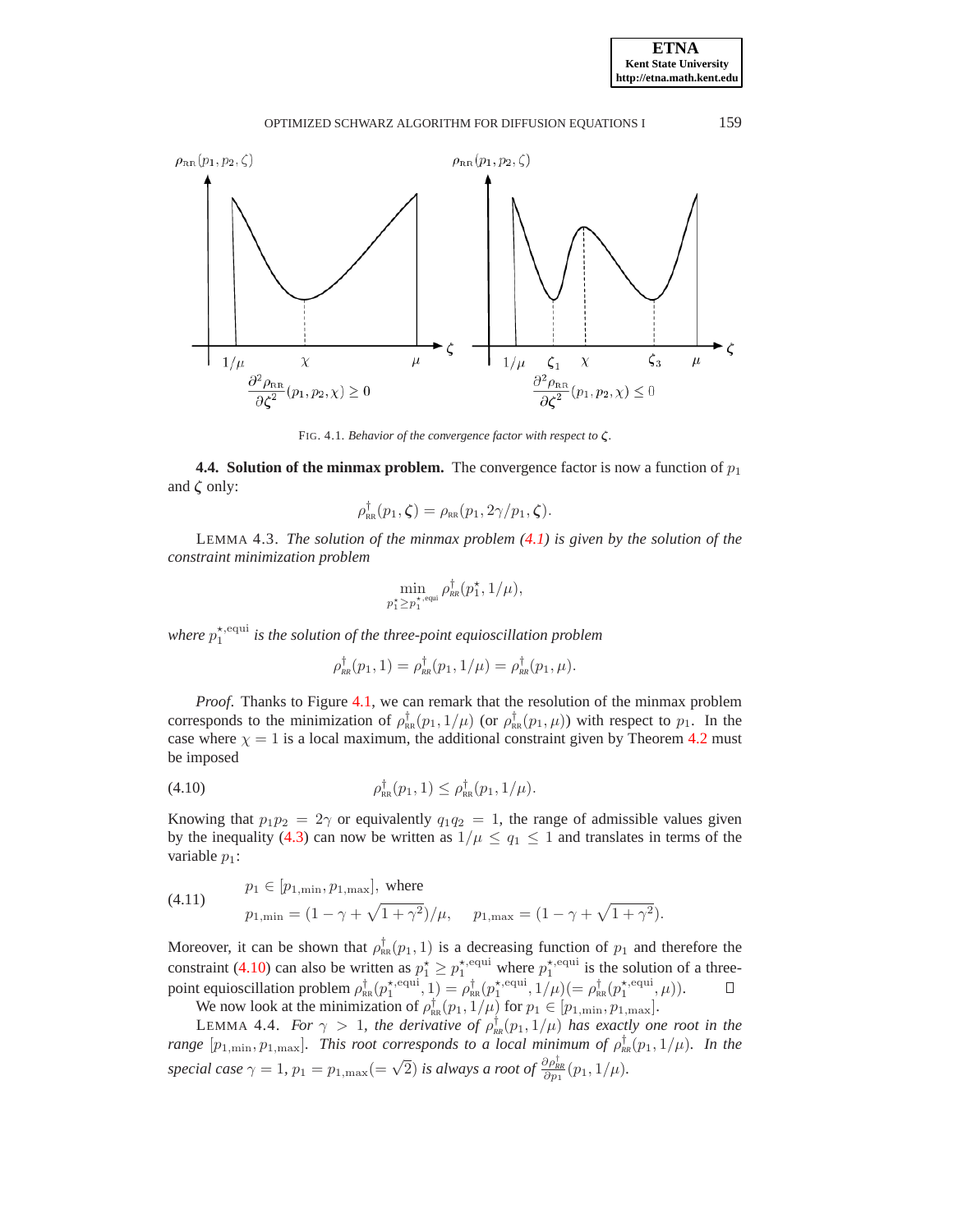

FIG. 4.2. *Behavior of*  $\rho_{RR}^{\dagger}(p_1, 1/\mu)$  *with respect to*  $p_1$ *. The general case* ( $\gamma > 1$ ) is on the left and the special *case*  $\gamma = 1$  *on the right.* 

<span id="page-12-0"></span>*Proof.* The derivative of  $\rho_{\text{RR}}^{\dagger}(p_1, 1/\mu)$  can be written as

$$
\frac{\partial \rho_{\text{RR}}^{\dagger}}{\partial p_1}(p_1, 1/\mu) = g(p_1, \mu) N(p_1, \mu),
$$

where g is a strictly positive function and  $N(p_1, \mu)$  a sixth-order polynomial in  $p_1$ . The change of variable  $v = 2\gamma/p_1 - p_1$  transforms  $N(p_1, \mu)$  into

<span id="page-12-1"></span>
$$
N(p_1, \mu) = p_1^3 Q(v),
$$

where  $Q(v)$  is the third-order polynomial given by

(4.12) 
$$
Q(v) = 8(\gamma - 1)(1 + \gamma^2) + 2\beta(\gamma\beta^2 - 3(1 + \gamma^2))v + 2(\gamma - 1)\beta^2v^2 - \beta v^3,
$$

with  $\beta = 1/\mu + \mu$ .

It can be shown that, for  $\gamma > 1$ , this polynomial has only one root in  $[v_{\min}, v_{\max}]$ , where, according to [\(4.11\)](#page-11-3),  $v_{\text{min}}$  and  $v_{\text{max}}$  are given by

$$
v_{\min} = 2(\gamma - 1), v_{\max} = (\gamma - 1)\beta + \sqrt{1 + \gamma^2}\sqrt{\beta^2 - 4}.
$$

This root corresponds to a minimum of the functional  $\rho_{RR}^{T}(p_1, 1/\mu)$  because we can show that  $\frac{\partial \rho_{\text{RR}}^{\dagger}}{\partial p_1}(p_{1,\text{min}}, 1/\mu) \le 0$  and  $\frac{\partial \rho_{\text{RR}}^{\dagger}}{\partial p_1}(p_{1,\text{max}}, 1/\mu) \ge 0$ . For  $\gamma = 1$ , the value  $v = v_{\text{min}} = 0$ , i.e.,  $p_1 = p_{1,\text{max}} = \sqrt{2}$ , is always a root of  $Q(v)$ . Figure [4.2](#page-12-0) illustrates the variations of  $\rho_{RR}^{\dagger}(p_1,1/\mu)$  with respect to  $p_1$ .  $p_1^{\min}$  is the location of the minimum of  $\rho_{RR}^{\dagger}(p_1,1/\mu)$ over the interval  $[p_{1,\min}, p_{1,\max}]$ . The solution of the constrained minimization problem is now easily handled: if  $p_1^{\text{min}} \leq p_1^{\star,\text{equi}}$ , then the solution of the minmax problem is given by  $p_1^{\star, \text{equi}}$ , otherwise the solution of the minmax problem is given by  $p_1^{\text{min}}$ .

The inequality  $p_1^{\min} \leq p_1^{*,\text{equi}}$  is satisfied if and only if  $\frac{\partial \rho_{\text{RR}}^{\dagger}}{\partial p_1}(p_1^{*,\text{equi}}, \mu) \geq 0$  or equivalently if  $Q(v^{*,\text{equi}}) \ge 0$ , where  $v^{*,\text{equi}} = 2\gamma/p_1^{*,\text{equi}} - p_1^{*,\text{equi}}$ .

Finally, the following result is useful: for  $v \ge v_{\text{max}}$  (or equivalently  $p_1 \le p_{1,\text{min}}$ ), we have  $Q(v) \le 0$  (or  $\frac{\partial \rho_{RR}^{\dagger}(p_1,1/\mu)}{\partial p_1} \le 0$ ). Indeed, using the relation [\(4.8\)](#page-10-2) at  $\zeta = 1/\mu$ , we obtain

$$
\frac{\partial \rho_{\scriptscriptstyle \sf RR}^\dagger(p_1,1/\mu)}{\partial p_1} = \frac{\partial \rho_{\scriptscriptstyle \sf RR}(p_1,p_2(p_1),1/\mu)}{\partial p_1} + \frac{\partial \rho_{\scriptscriptstyle \sf RR}(p_1,p_2(p_1),1/\mu)}{\partial p_2} \frac{\mathrm{d} p_2}{\mathrm{d} p_1}.
$$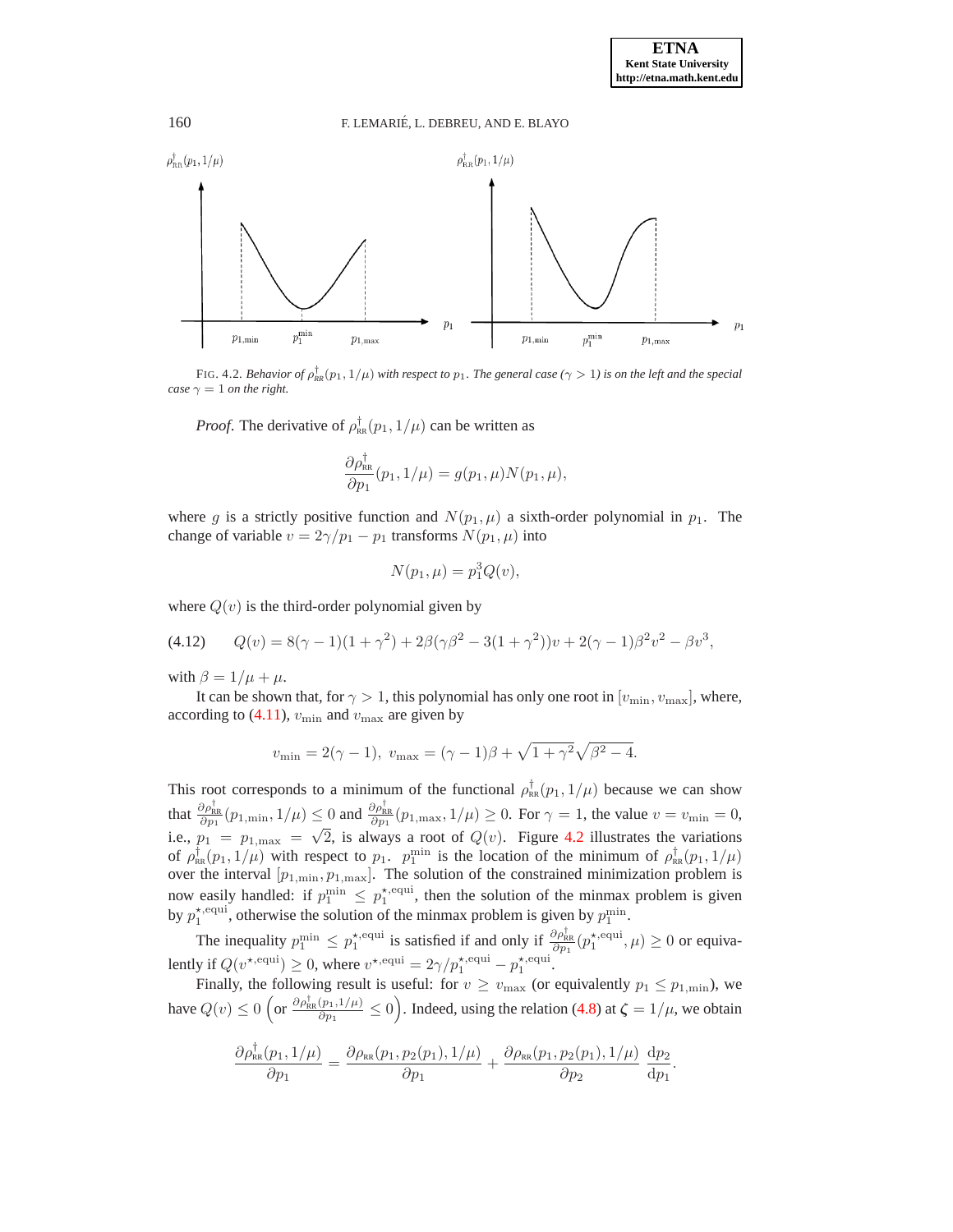$\Box$ 

If  $p_1 \le p_{1,\min}$  holds, then we get  $\frac{\partial \rho_{RR}(p_1,p_2(p_1),1/\mu)}{\partial p_1} < 0$ , but the relation  $p_2 = 2\gamma/p_1$  implies that  $p_2 \ge p_{2,\text{max}} \left( = \left(\gamma - 1 + \sqrt{1 + \gamma^2}\right)\mu \right)$  so that  $\frac{\partial \rho_{RR}(p_1, p_2(p_1), 1/\mu)}{\partial p_2} \ge 0$ . With the help of  $\frac{dp_2}{dp_1} = -2\gamma/p_1^2 \le 0$ , this proves that  $\frac{\partial \rho_{RR}^{\dagger}(p_1,1/\mu)}{\partial p_1} \le 0$ .  $\Box$ 

We are now finished with the problem of finding the solution of the three-point equioscillation problem.

THEOREM 4.5 (Equioscillation between three points). *The only parameters*  $p_1^{\star,<sup>e</sup>, equi$ and  $p_2^{*,\text{equi}}$ , such that  $p_1^{*,\text{equi}} \leq p_{1,\text{max}}$ , that satisfy an equioscillation of the convergence *factor*  $\rho_{RR}$  *between the three points*  $(1/\mu, 1, \mu)$  *are* 

$$
p_1^{\star,\text{equi}} = \frac{1}{2} \left[ -v^{\star,\text{equi}} + \sqrt{8\gamma + (v^{\star,\text{equi}})^2} \right],
$$
  

$$
p_2^{\star,\text{equi}} = 2\gamma \left( p_1^{\star,\text{equi}} \right)^{-1},
$$

<span id="page-13-0"></span>*where*

(4.13) 
$$
v^{\star, \text{equi}} = \frac{1}{2} \left[ (2+\beta)(\gamma-1) + \sqrt{4(1+\gamma)^2(\beta-1) + \beta^2(\gamma-1)^2} \right].
$$

*Proof.* We have to find the solution of the problem  $\rho_{RR}^{\dagger}(p_1, 1/\mu) = \rho_{RR}^{\dagger}(p_1, 1)$ . It can be shown that this is equivalent to the search for the roots of a fourth-order polynomial  $R(p_1)$ that can be written as

$$
R(p_1) = p_1^2 T(v), \quad T(v) = 2(1 + \gamma^2) - 4\gamma\beta + (1 - \gamma)(2 + \beta)v + v^2,
$$

where v is again defined by  $v = 2\gamma/p_1 - p_1$ . The unique root of  $T(v)$  that satisfies  $v \ge v_{\min}$ (i.e.,  $p_1 \leq p_{1,\text{max}}$ ) is given by

$$
v^{*,\text{equi}} = \frac{1}{2} \left[ (2+\beta)(\gamma - 1) + \sqrt{4(1+\gamma)^2(\beta - 1) + \beta^2(\gamma - 1)^2} \right],
$$

and the expression for  $p_1^{\star, \text{equi}}$  is deduced from the relation between  $p_1$  and v.

Gathering the results, the solution of the minmax problem is given in the following theorem.

<span id="page-13-1"></span>THEOREM 4.6. *The analytical solution*  $\lambda_1^{0,*}$  *and*  $\lambda_2^{0,*}$  *of the minmax problem* 

$$
\min_{\lambda_1^0,\lambda_2^0 \in \mathbb{R}} \left( \max_{\omega \in [\omega_{\min},\omega_{\max}]} \rho_{\scriptscriptstyle RR}(\lambda_1^0,\lambda_2^0,D_1,D_2,\omega) \right)
$$

*is given by*

$$
\lambda_1^{0,\star} = \frac{\sqrt{D_1} (\omega_{\min} \omega_{\max})^{1/4}}{2\sqrt{2}} \left[ -v^{\star} + \sqrt{8\gamma + (v^{\star})^2} \right],
$$
  

$$
\lambda_2^{0,\star} = \sqrt{D_1 D_2} \sqrt{\omega_{\min} \omega_{\max}} / \lambda_1^{0,\star},
$$

*where*

$$
v^* = \begin{cases} v^{*,\text{equi}} & \text{if } Q(v^{*,\text{equi}}) \ge 0, \\ v^{*,\text{mini}} & \text{else,} \end{cases}
$$

with  $v^{*,\text{equi}}$  given by [\(4.13\)](#page-13-0) and  $v^{*,\text{mini}}$  is the unique solution of  $Q(v) = 0$  in  $[v_{\text{min}}, v_{\text{max}}]$ .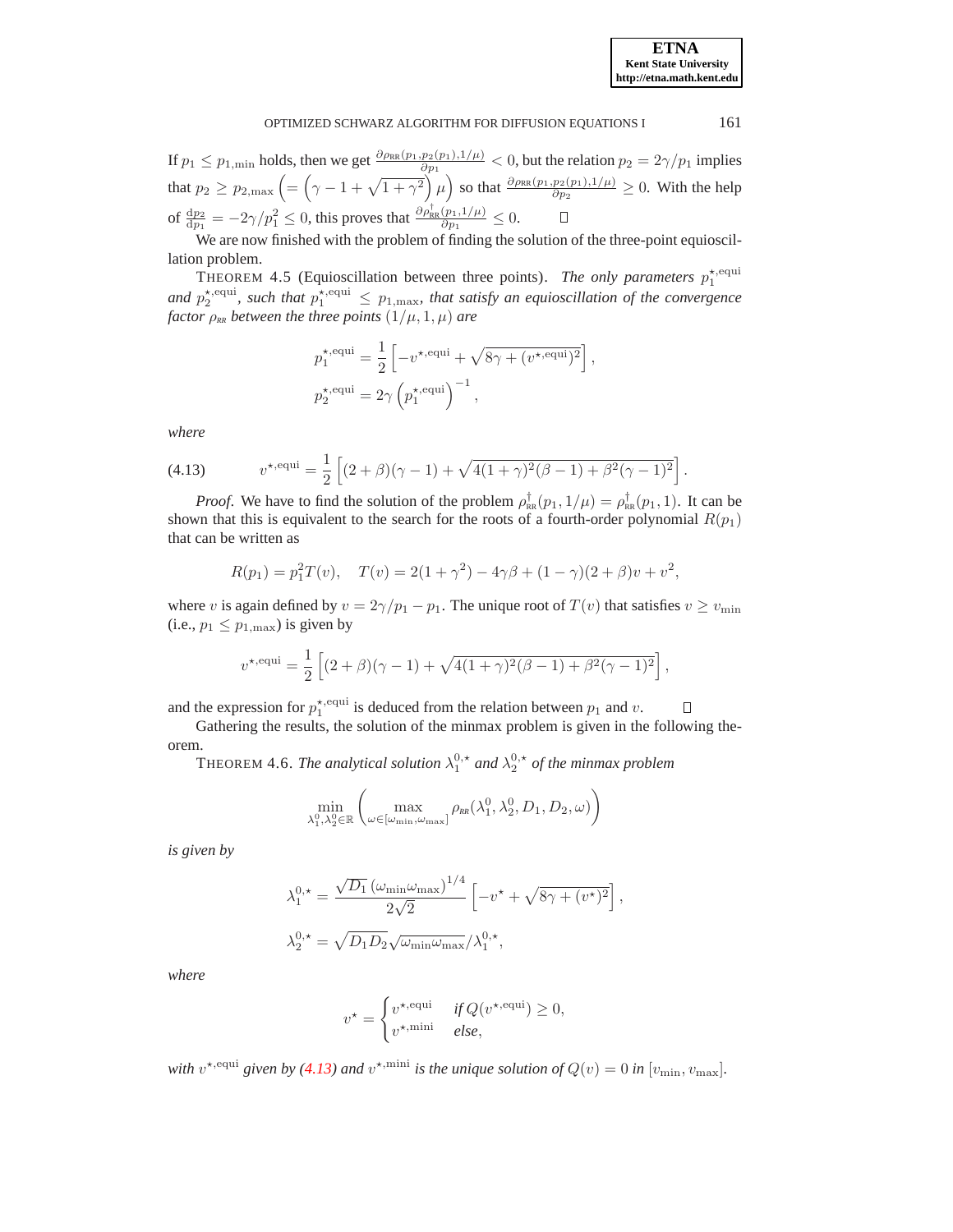

<span id="page-14-0"></span>FIG. 4.3. *Transition from a two-point to a three-point equioscillation for*  $\beta^0 < \beta < 1 + \sqrt{5}$ *. The three-point equioscillation occurs when*  $\gamma \geq f(\beta)$ *.* 

*Proof.* All the ingredients for the proof are stated before. Note that  $v^{*,\text{equi}}$  may be larger than  $v_{\text{max}}$ . However, since we have proved that  $Q(v \ge v_{\text{max}}) \le 0$ , this case does not have to be considered explicitly. A substitution of  $\gamma$  and  $\mu$  by their respective expressions, and a multiplication of  $p_1^*$  and  $p_2^*$  by  $\sqrt{\zeta_{\min} \zeta_{\max}/2}$  lead to the result for  $\lambda_1^{0,*}$  and  $\lambda_2^{0,*}$  with respect to  $D_1, D_2, \omega_{\min}$ , and  $\omega_{\max}$ .

<span id="page-14-1"></span>Note that the following additional result can be shown as well:

(4.14) 
$$
Q(v^{*,\text{equi}}) \ge 0 \Leftrightarrow \beta \ge 1 + \sqrt{5} \text{ or } \left(\beta^0 < \beta < 1 + \sqrt{5} \text{ and } \gamma \ge f(\beta)\right),
$$

where  $\beta^0$  is the root of the fourth-order polynomial  $16-16X-4X^2+X^4$  whose approximate value is given by  $\beta^0 \approx 2.77294$  and f is given by

$$
f(\beta) = \frac{1}{16 - 16\beta - 4\beta^2 + \beta^4} \Big( (\beta - 2)^3 \beta (\beta + 2) + (4 + 2\beta - \beta^2) \sqrt{-16 + 48\beta - 44\beta^2 + 12\beta^3 + 3\beta^4 - 4\beta^5 + \beta^6} \Big).
$$

The function  $f(\beta)$  is plotted in Figure [4.3](#page-14-0) for  $\beta^0 < \beta < 1 + \sqrt{5}$ . We remark that  $f(\beta) \ge 1$ for all  $\beta$  so that the condition  $\gamma \ge f(\beta)$  is always false for  $\gamma = 1$  (the continuous case).

It is also interesting to know if  $\chi = \sqrt{\frac{p_1 p_2}{2\gamma}} = 1$  is either a local minimum or a local maximum of the optimized convergence factor by looking at the sign of  $\frac{\partial^2 \rho_{RR}^{\dagger}}{\partial \chi^2}(p_1, \chi)$ . It can be proved that in terms of the variable  $v = 2\gamma/p_1 - p_1$ , the inequality  $\frac{\partial^2 \rho_{RR}^{\dagger}}{\partial \chi^2}(p_1, \chi) > 0$  can be written as

$$
v \ge v_0
$$
, where  $v_0 = 2(\gamma - 1) + \sqrt{2(1 + \gamma^2)}$ .

We deduce that  $\zeta = \chi = 1$  is a local minimum only if  $v^{*,\text{mini}} \le v_0$ . This can be verified by evaluating the polynomial  $Q(v)$  at  $v = v_0$  and looking at the sign of the result: if  $Q(v_0) \leq 0$ , then  $v^{*,\text{mini}} \le v_0$  and we have a local minimum at  $\zeta = \chi = 1$ . It can be found that

$$
Q(v_0) < 0 \Leftrightarrow 2 < \beta < \beta_0 \quad \text{or } \left(\beta_0 \le \beta \le 2\sqrt{2} \text{ and } \gamma < g(\beta)\right),
$$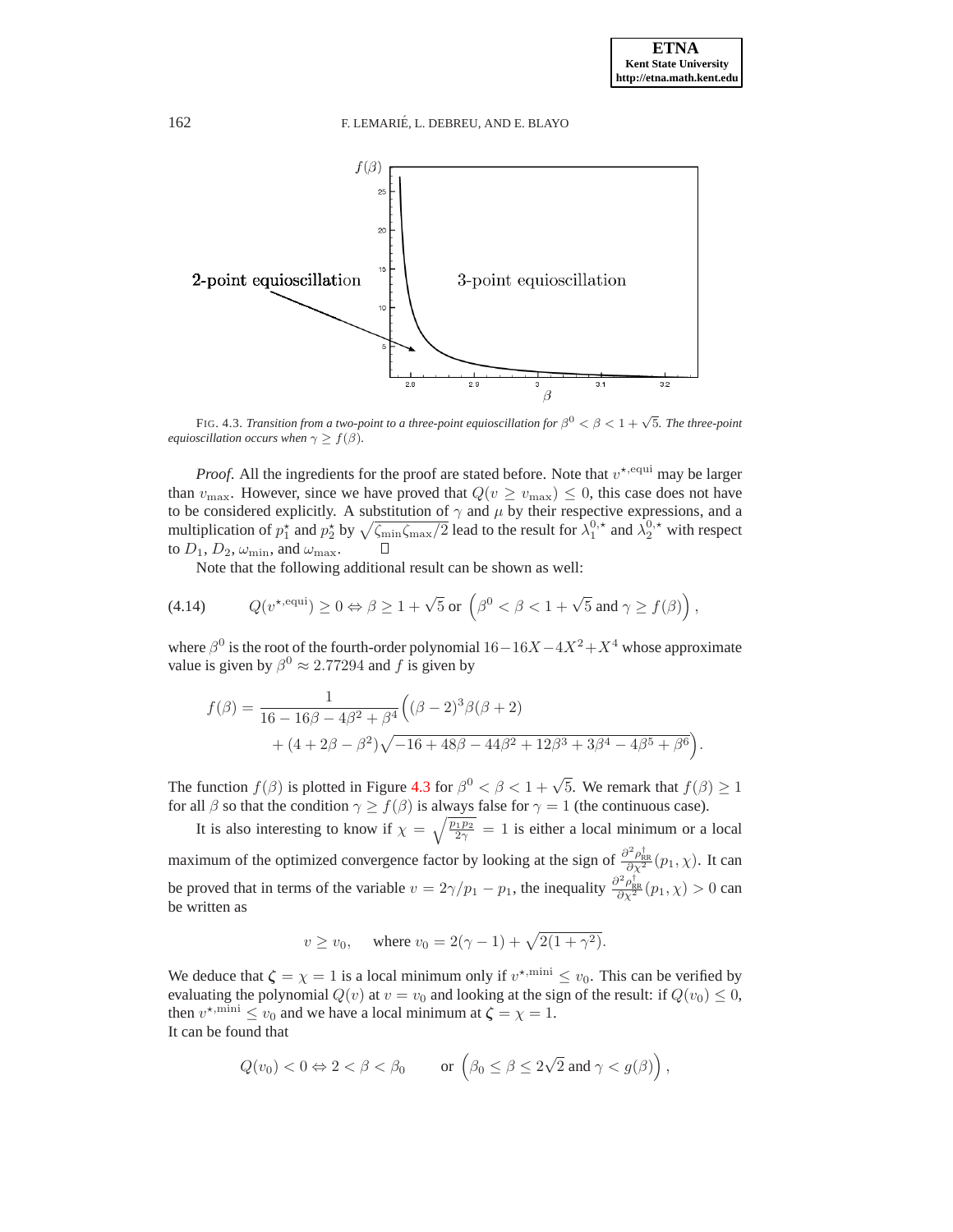

FIG. 4.4. *The three different domains of three-point equioscillation (black), two-point equioscillation with* χ *being a local maximum (dark grey) and two-point equioscillation with* χ *being a local minimum (light grey).*

<span id="page-15-0"></span>

<span id="page-15-1"></span>FIG. 4.5. *Optimized convergence factor with respect to*  $\mu$  *and*  $\gamma$  ( $1 \leq \mu \leq 10, 1 \leq \gamma \leq 10$ ).

where  $\beta_0 = \frac{8+5\sqrt{2}}{2(3+2\sqrt{2})}$  +  $\frac{\sqrt{90+64\sqrt{2}}}{2(3+2\sqrt{2})} \approx 2.44547$ . The analytical expression of  $g(\beta)$  is complicated and not given here. Note that  $g(\beta) \ge 1$  for all  $\beta$  so that for the special case  $\gamma = 1$ , the inequality  $Q(v_0) < 0$  is equivalent to  $2 < \beta \le 2\sqrt{2}$ .

Figure [4.4](#page-15-0) summarizes the three different domains: three-point equioscillation, two-point equioscillation with  $\chi$  as a local maximum and two-point equioscillation with  $\chi$  as a local minimum. The resulting optimized convergence factor is shown in Figure [4.5](#page-15-1) with respect to  $\mu$  and  $\gamma$ .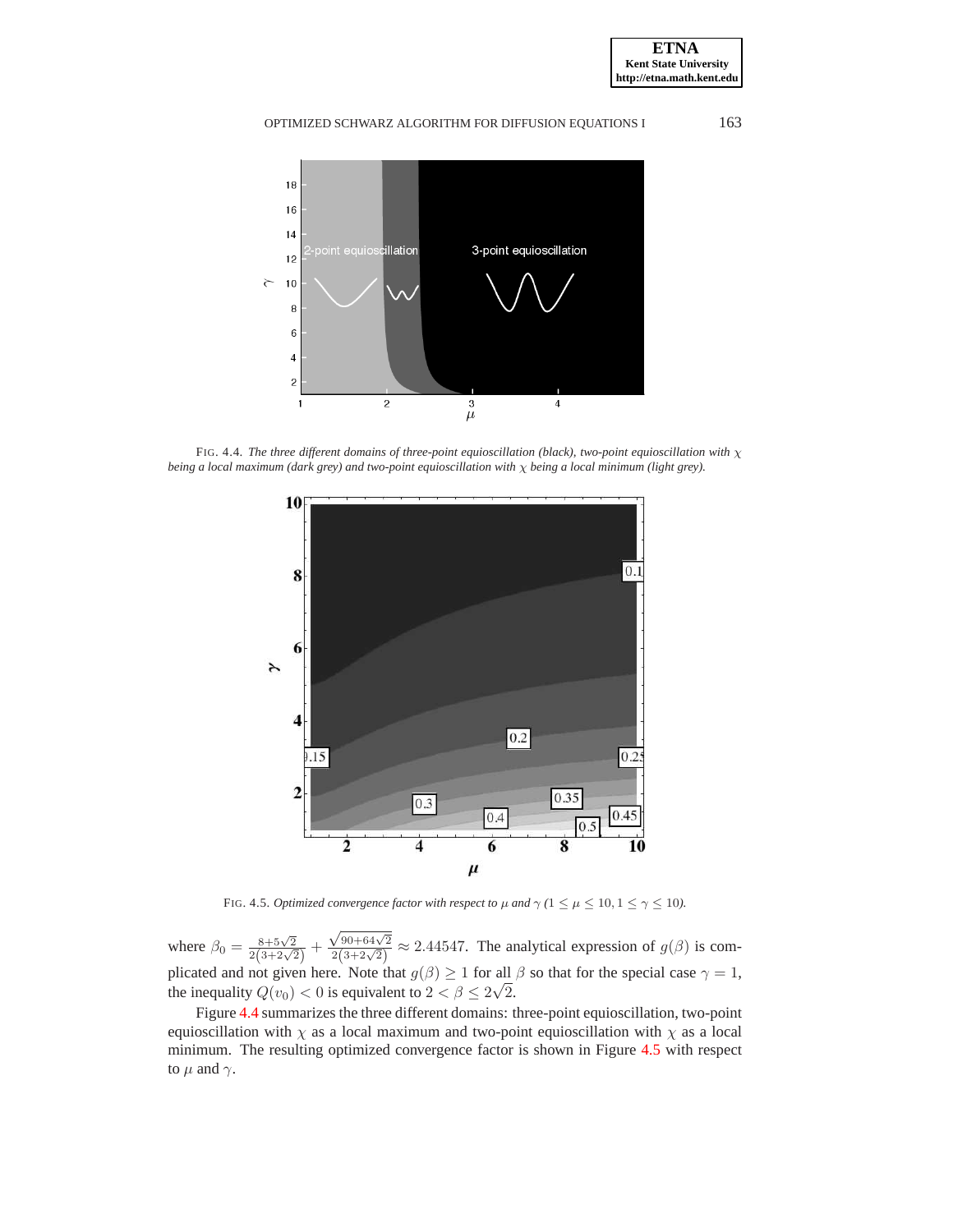

<span id="page-16-0"></span>FIG. 4.6. *Optimized convergence factors for Neumann-Robin and Robin-Robin boundary conditions for*  $\mu = 2$  $(left)$  and  $\mu = 6$  (right).

We make the following remarks about the convergence properties of the Schwarz algorithms: the convergence speed increases when the discontinuities of the coefficients  $(\gamma)$ is increased and the convergence speed decreases when  $\mu$ , an increasing function of the ratio  $\frac{\omega_{\text{max}}}{\omega_{\text{min}}}$ , is increased. In Figure [4.6](#page-16-0) we compare, for  $\mu = 2$  and  $\mu = 6$ , the results found in the optimized two-sided case with the optimized *Robin-Neumann* transmission conditions (found in Section [3\)](#page-5-0). The *Robin-Robin* approach is significantly more efficient than the *Robin-Neumann* approach when  $\gamma$  is close to one. When  $\gamma$  is increased, both tend towards a *Dirichlet-Neumann* operator.

THEOREM 4.7 (Asymptotic performance). *For*  $D_2 > D_1$  (*i.e.*,  $\gamma > 1$ *)*,  $\omega_{\text{max}} = \frac{\pi}{\Delta t}$ *, and for* ∆t *tending to zero, the optimal Robin parameters given by Theorem [4.6](#page-13-1) are*

<span id="page-16-1"></span>
$$
\lambda_1^{0,\star} \approx \lambda_1^{0,(\rm as)} = \sqrt{2D_1} \left( \frac{\gamma}{\gamma - 1} \sqrt{\omega_{\rm min}} - 2\gamma \frac{\gamma^2 + 1}{(\gamma - 1)^3 \pi^{1/4}} \omega_{\rm min}^{3/4} \Delta t^{1/4} \right),
$$
  

$$
\lambda_2^{0,\star} \approx \lambda_2^{0,(\rm as)} = \sqrt{2D_1} \left( \frac{\gamma - 1}{2} \sqrt{\pi} \Delta t^{-1/2} + \frac{\gamma^2 + 1}{\gamma - 1} (\pi \omega_{\rm min})^{1/4} \Delta t^{-1/4} \right),
$$

*and the asymptotic convergence of the optimized two-sided Robin-Robin algorithm is*

$$
\max_{\omega_{\min} \leq \omega \leq \frac{\pi}{\Delta t}} \rho_{\scriptscriptstyle{RR}}(\lambda_1^{0,\star},\lambda_2^{0,\star},\omega) = \frac{1}{\gamma} \left(1 - 2\frac{(\gamma+1)}{(\gamma-1)} \left(\frac{\omega_{\min}}{\pi}\right)^{1/4} \Delta t^{1/4}\right) + O(\Delta t^{1/2}).
$$

Note that these asymptotic results are obtained by assuming that  $v^* = v^{*,\text{equi}}$ , which is always the case when  $\Delta t \to 0$  (i.e.,  $\mu \to \infty$ ), as shown by [\(4.14\)](#page-14-1). The optimized Robin-Robin conditions lead to an asymptotic convergence factor  $\sqrt{D_1/D_2} (1 - O(\Delta t^{1/4}))$  for small  $\Delta t$  and  $D_1 < D_2$ . The associated algorithm is thus less sensitive to  $\Delta t$  than the Neumann-Robin algorithm. However, the asymptotic Robin parameters given in Theorem [4.7](#page-16-1) must be used with caution as they degenerate when  $\gamma \to 1$  as well as when  $\Delta t \gg 0$  (in this case  $\lambda_1^{0,(\text{as})}$  can become negative). It is worth mentioning that the asymptotic bound on the optimized convergence factor given in Theorem [4.7](#page-16-1) shows that the optimized Robin-Robin conditions will always be more efficient than Dirichlet-Neumann conditions. Indeed, it can easily be checked that the multiplicative factor  $1/\gamma$  in front of the bound corresponds to the convergence factor of the Dirichlet-Neumann algorithm.

Furthermore, we can not directly compare this result with the one obtained in [\[10\]](#page-20-5) for the advection-diffusion-reaction equation. The latter study is done by assuming  $\omega_{\rm min} = 0$ and as a result of this assumption their optimized parameters, when canceling the advection and reaction coefficients, are simply  $\lambda_1^{0,\star} = \lambda_2^{0,\star} = 0$ . Indeed, one can easily find that for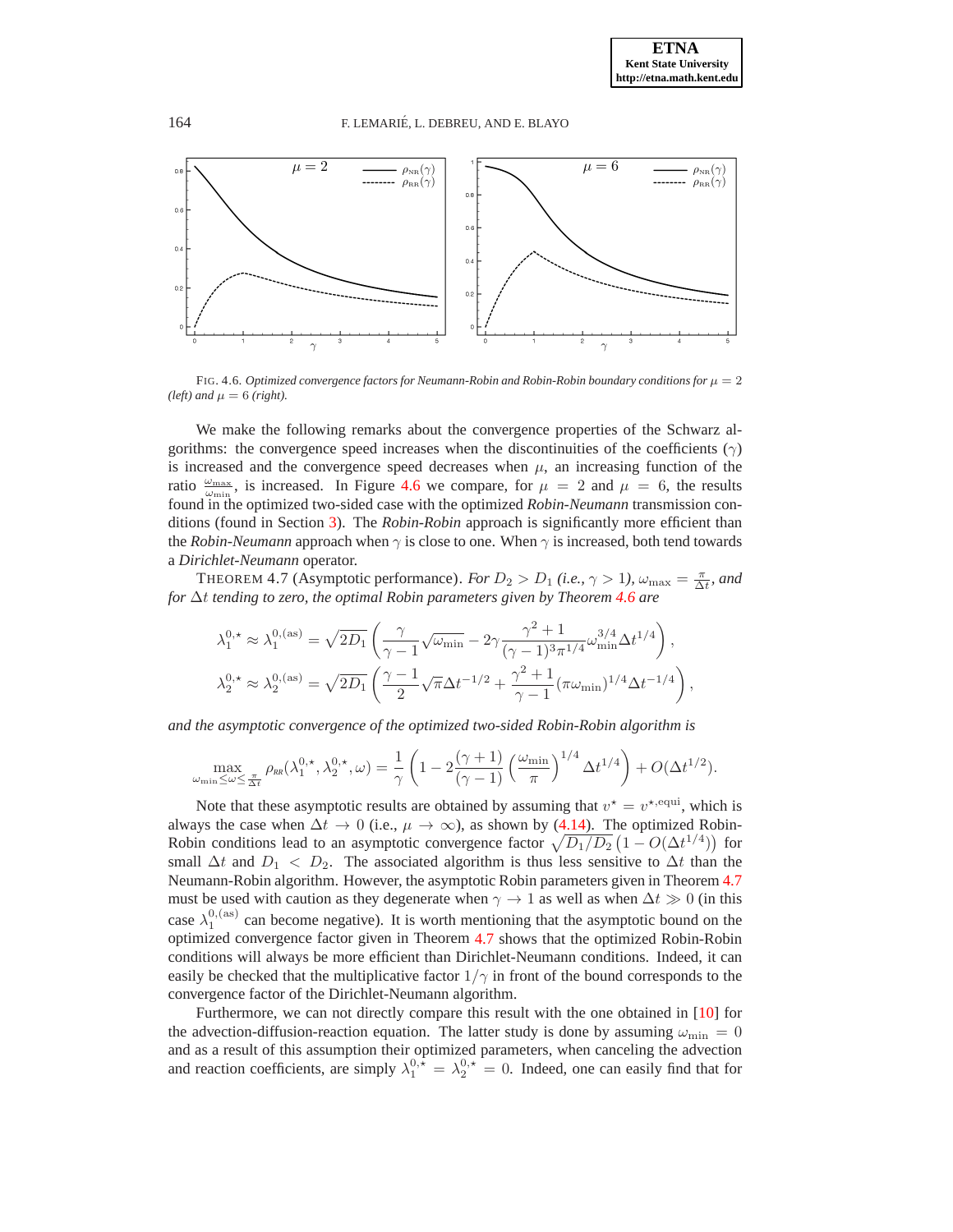a diffusion problem, the low frequency approximation  $\lambda_j^{\text{low}}$  of the absorbing conditions  $\lambda_j^{\text{opt}}$ given in [\(2.7\)](#page-4-2) for  $\omega_{\min} \to 0$  is indeed  $\lambda_j^{\text{low}} = 0$ .

**4.5. The continuous case.** Because the two-sided Robin-Robin case with continuous diffusion coefficients has never been studied in the literature, we now provide the results in this particular case.

THEOREM 4.8 (Continuous case). *Under the assumption*  $D_1 = D_2 = D$ , the optimal parameters  $\lambda_1^{0,\star}$  and  $\lambda_2^{0,\star}$  are given by

$$
\lambda_1^{0,\star} = \frac{\sqrt{D} (\omega_{\min} \omega_{\max})^{1/4}}{2\sqrt{2}} \left[ -v^{\star} + \sqrt{8 + (v^{\star})^2} \right]
$$

$$
\lambda_2^{0,\star} = \frac{\sqrt{D} (\omega_{\min} \omega_{\max})^{1/4}}{2\sqrt{2}} \left[ v^{\star} + \sqrt{8 + (v^{\star})^2} \right]
$$

*where*

$$
v^* = \begin{cases} 2\sqrt{\beta - 1} & \text{if } \beta \ge 1 + \sqrt{5} \\ \sqrt{2\beta^2 - 12} & \text{if } \sqrt{6} \le \beta < 1 + \sqrt{5} \\ 0 & \text{if } 2 < \beta < \sqrt{6} \end{cases}
$$

 $with \; \beta =$  $\sqrt{\omega_{\text{max}}} + \sqrt{\omega_{\text{min}}}$  $\frac{(\omega_{\text{max}} + \sqrt{\omega_{\text{min}}})^{1/4}}{(\omega_{\text{min}}\omega_{\text{max}})^{1/4}}$ 

*Proof*. We use Theorem [4.6,](#page-13-1) which gives the optimality conditions in the general case. As already mentioned, the condition  $Q(v^{*,\text{equi}}) \ge 0$  reduces to  $\beta \ge 1 + \sqrt{5}$  for  $\gamma = 1$ . In that case, the solution of the minmax problem is given by  $v^* = v^{*,\text{equi}} = 2\sqrt{\beta - 1}$ . If  $\beta < 1 + \sqrt{5}$ , we have to compute  $v^{*,\min}$ , the value that cancels  $Q(v)$  in  $[v_{\min}, v_{\max}]$ , where  $v_{\text{min}} = 0$ ,  $v_{\text{max}} = 2\sqrt{\beta^2 - 4}$ . For  $\gamma = 1$ , the expression [\(4.12\)](#page-12-1) of the polynomial  $Q(v)$ is

$$
Q(v) = -\beta v (v^2 - (2\beta^2 - 12)).
$$

We find that

$$
v^{\star, \min} = \begin{cases} \sqrt{2\beta^2 - 12}, & \text{if } \beta \ge \sqrt{6}, \\ 0, & \text{if } 2 < \beta \le \sqrt{6}. \end{cases}
$$

Note that when  $\beta \le \sqrt{6}$ , we get  $v^* = 0$ . This implies  $\lambda_1^{0,*} = \lambda_2^{0,*} = \sqrt{D_1} (\omega_{\min} \omega_{\max})^{1/4}$ , which corresponds to the zeroth-order *one-sided* optimal parameters found in [\[8\]](#page-20-9).

<span id="page-17-0"></span>**5. Numerical experiments with two subdomains.** The model problem [\(2.2\)](#page-2-1) is discretized using a backward Euler scheme in time and a second-order scheme on a staggered grid in space. For the interior points, the scheme is

$$
\frac{u_k^{n+1} - u_k^n}{\Delta t} = \frac{1}{x_{k+\frac{1}{2}} - x_{k-\frac{1}{2}}} \left[ \mathbf{F}_{k+\frac{1}{2}}^{n+1} - \mathbf{F}_{k-\frac{1}{2}}^{n+1} \right],
$$

with  $F_{k+\frac{1}{2}}^n$  $= D_{k+\frac{1}{2}}$  $\frac{u_{k+1}^n - u_k^n}{x_{k+1} - x_k}$ . Note that for practical applications, the use of the Crank-Nicolson scheme in time is avoided because this leads to unphysical behavior. Indeed, unlike the backward Euler scheme, the Crank-Nicolson scheme fails to satisfy the so-called

**ETNA Kent State University http://etna.math.kent.edu**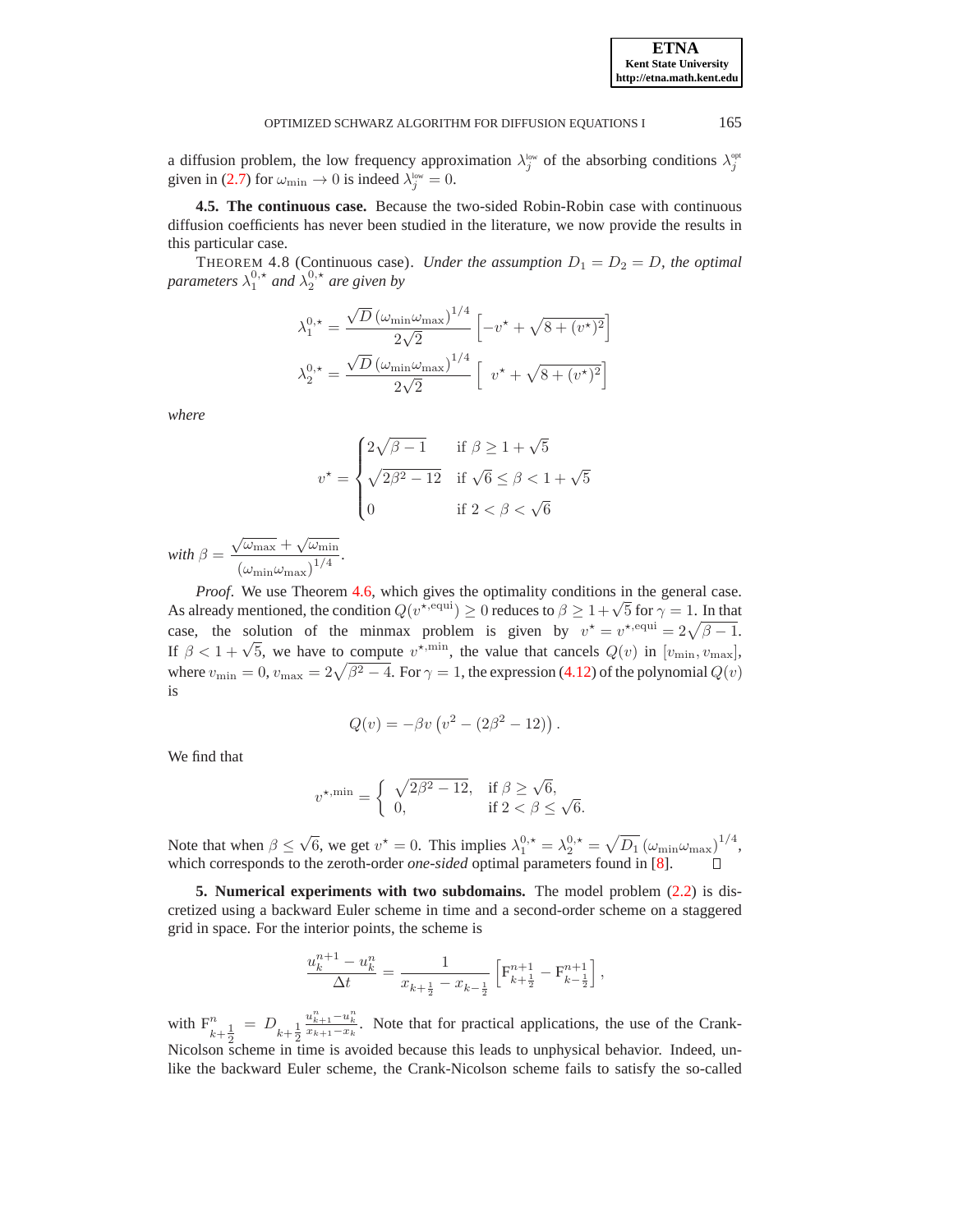*monotonic damping* property [\[22\]](#page-21-3). We decompose the computational domain  $\Omega$  into two non-overlapping subdomains  $\Omega_1 = [-L_1, 0]$  and  $\Omega_2 = [0, L_2]$ , with  $L_1 = L_2 = 500$  m. A homogeneous Neumann boundary condition is imposed at  $x = -L_1$  and  $x = L_2$ . As it is usually done in numerical models, the resolution  $\Delta x_k$  is progressively refined to enhance the resolution in the boundary layers in the vicinity of the air-sea interface. We use  $N = 75$ points in each subdomain and the resolution varies from  $\Delta x_k = 25$  m at  $x = L_1$  (respectively  $x = L_2$ ) to  $\Delta x_k = 1$  m at  $x = 0$ . The Robin condition  $g_{N+\frac{1}{2}}$  on the interface  $\Gamma$ (located at  $x = x_{N+\frac{1}{2}}$  on  $\Omega_1$  and at  $x = x_{\frac{1}{2}}$  on  $\Omega_2$ ) is discretized by assuming that the flux F is constant on the first cell near Γ. This leads to

$$
g_{N+\frac{1}{2}}=D_{N-\frac{1}{2}}\frac{u_N-u_{N-1}}{x_{N-\frac{1}{2}}-x_{N-\frac{3}{2}}}+\lambda u_N,
$$

where  $\lambda$  is the Robin parameter. We simulate directly the error equations, i.e.,  $f_1 = f_2 = 0$ in [\(2.2\)](#page-2-1) and  $u_0(x) = 0$ . We start the iteration with a random initial guess  $u_2^0(0, t)$ ,  $t \in [0, T]$ , so that it contains a wide range of the temporal frequencies that can be resolved by the computational grid. We perform simulations for four different types of transmission conditions at  $x = 0$ : Dirichlet-Neumann (DN), optimized Neumann-Robin (NR<sup>\*</sup>), optimized Robin-Robin (RR<sup>\*</sup>), and asymptotically optimized Robin-Robin (RR<sup>(as)</sup>). In Figure [5.1](#page-19-0) we show the evolution of the  $\mathcal{L}^{\infty}$ -norm of the error obtained for those four cases for  $\gamma = 10^{\frac{1}{4}} \approx 1.7783$ ,  $\gamma = \sqrt{10} \approx 3.1623$ , and  $\gamma = 10$ , with  $\mu = 6$  and  $\mu = 12$ . We choose the time steps  $\Delta t_1 = \Delta t_2 = \Delta t = 100$  s,  $D_2 = 0.5$  m<sup>2</sup>s<sup>-1</sup>, and  $D_1$  is then deduced depending on the value of  $\gamma$ . As expected, we get the best results with the two-sided Robin condi-tions. Consistent with Figure [4.5,](#page-15-1) the convergence is faster when  $\gamma$  is large and when  $\mu$  is small. Moreover, when the discontinuity  $\gamma$  between the diffusion coefficients is increased, the algorithm becomes less and less sensitive to the choice of transmission conditions and to the parameter  $\mu$ . The asymptotic optimized Robin-Robin conditions provide a good approximation of the optimized Robin-Robin conditions, even for  $\Delta t = 100$  s  $\gg 0$ . Those conditions are especially efficient when  $\gamma$  is sufficiently larger than 1. We remark that the optimized Neumann-Robin conditions provide only a slight improvement compared to the classical Dirichlet-Neumann conditions.

Because we consider a problem with discontinuous coefficients, the time step used to advance the diffusion equation may be different in each subdomain. It is thus instructive to look at the impact of non-conformities in time on the performance of the optimized algorithm. For the two cases  $\gamma = 10^{\frac{1}{4}}$  and  $\gamma = 10$ , which we considered so far, we adapt the time step in each subdomain so that the ratio  $r = \Delta t_1/\Delta t_2$  between the time steps varies from 100 to 1/100. To handle the exchange of boundary data between the non-conforming grids we use a linear method for the interpolation step and an averaging for the restriction step, both steps are conservative. Note that we got very similar results using the  $\mathcal{L}^2$  projection algorithm described in [\[13,](#page-20-18) Appendix A]. We consider  $\omega_{\text{max}} = \pi / \min(\Delta t_1, \Delta t_2)$  for the optimization of the Robin conditions.

As shown in Figure [5.2,](#page-19-1) the performance of the algorithm is degraded as long as  $r \neq 1$ . Indeed, the interpolation/restriction step modifies the frequency spectrum of the error and thus affects the convergence speed of the algorithm. For the cases  $r \neq 1$ , we have investigated a wide range of values for the parameters  $p_i$  in the Robin transmission conditions. Even if the algorithm is slower than the one with  $r = 1$ , it turned out that the optimal Robin parameters found in Theorem [4.6](#page-13-1) are still optimal in the case  $r \neq 1$ . Note that the results after one iteration can be quite dependent on the value of  $r$ . This is to be expected since the frequency spectrum in the initial error is very different whether the (random) initial guess is initialized on the grid with the smaller time step or the larger time step.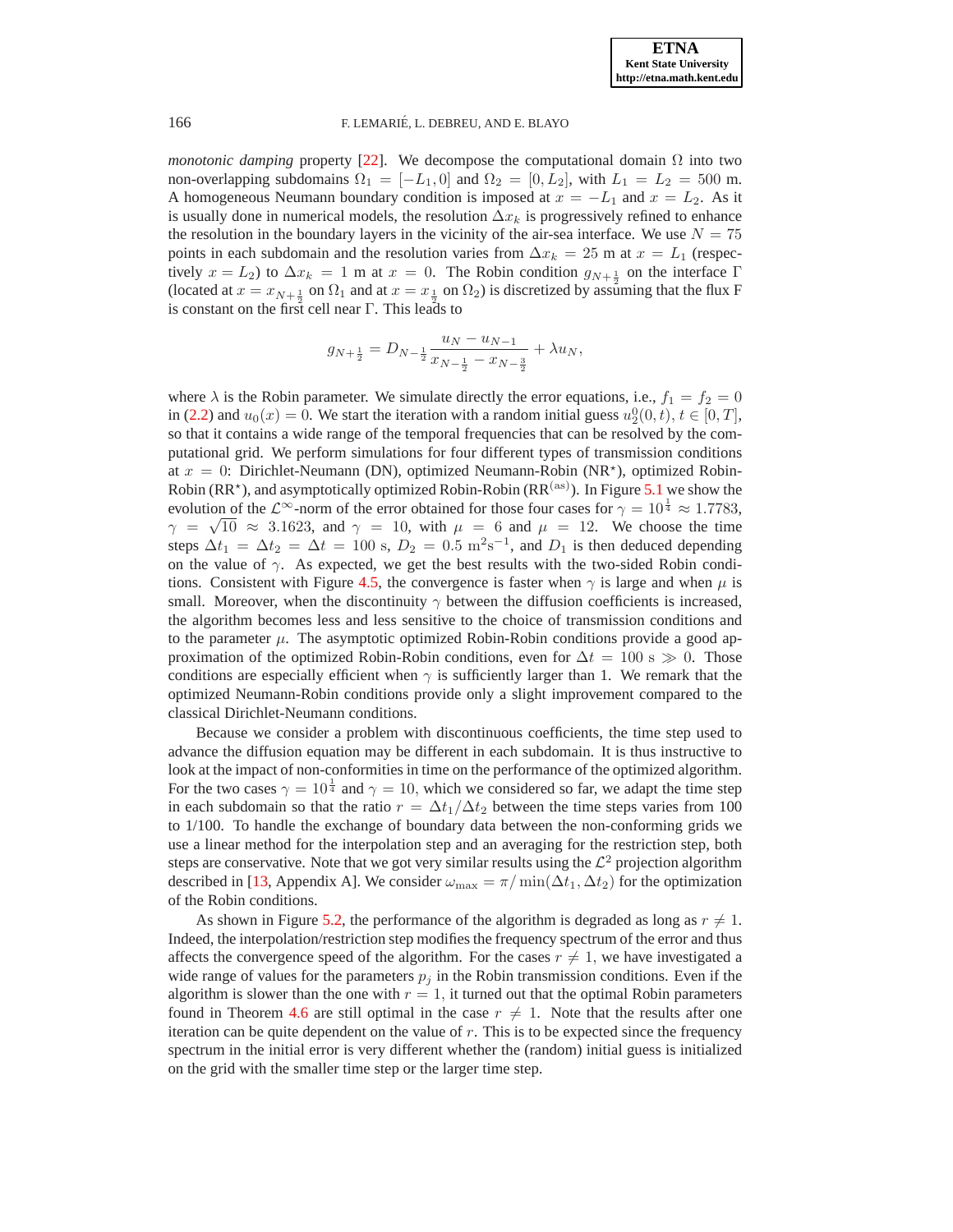**ETNA Kent State University http://etna.math.kent.edu**





<span id="page-19-0"></span>FIG. 5.1. *Convergence for*  $\gamma = 10^{\frac{1}{4}}$  (top, left),  $\gamma = \sqrt{10}$  (top, right), and  $\gamma = 10$  (bottom, left) for  $\mu = 6$ *and*  $\mu = 12$  *in the DN, RR<sup>\*</sup>, and NR<sup>\*</sup> cases. Comparison between RR<sup>\*</sup> <i>and RR*<sup>(as)</sup> *(bottom, right).* 



<span id="page-19-1"></span>FIG. 5.2. *Convergence for*  $\gamma = 10^{\frac{1}{4}}$  *(left) and*  $\gamma = 10$  *(right) for different values of the ratio*  $r = \Delta t_1/\Delta t_2$ *with*  $\mu = 6$  *in the RR<sup>\*</sup> case.* 

**Conclusion.** In this paper, we obtain new results for an optimized Schwarz method defined for non-overlapping diffusion problems with discontinuous coefficients. This method uses zeroth-order two-sided Robin transmission conditions, i.e., we consider two different Robin conditions on each side of the interface. We base our approach on a model problem with two subdomains and we prove the convergence of the corresponding algorithm. Then we analytically study the behavior of the convergence factor with respect to the parameters of the problem. We show that the optimized convergence factor satisfies an equioscillation property between two or three points depending on the parameter values. In comparison with other methods using the Neumann-Robin or Dirichlet-Neumann conditions, these two-sided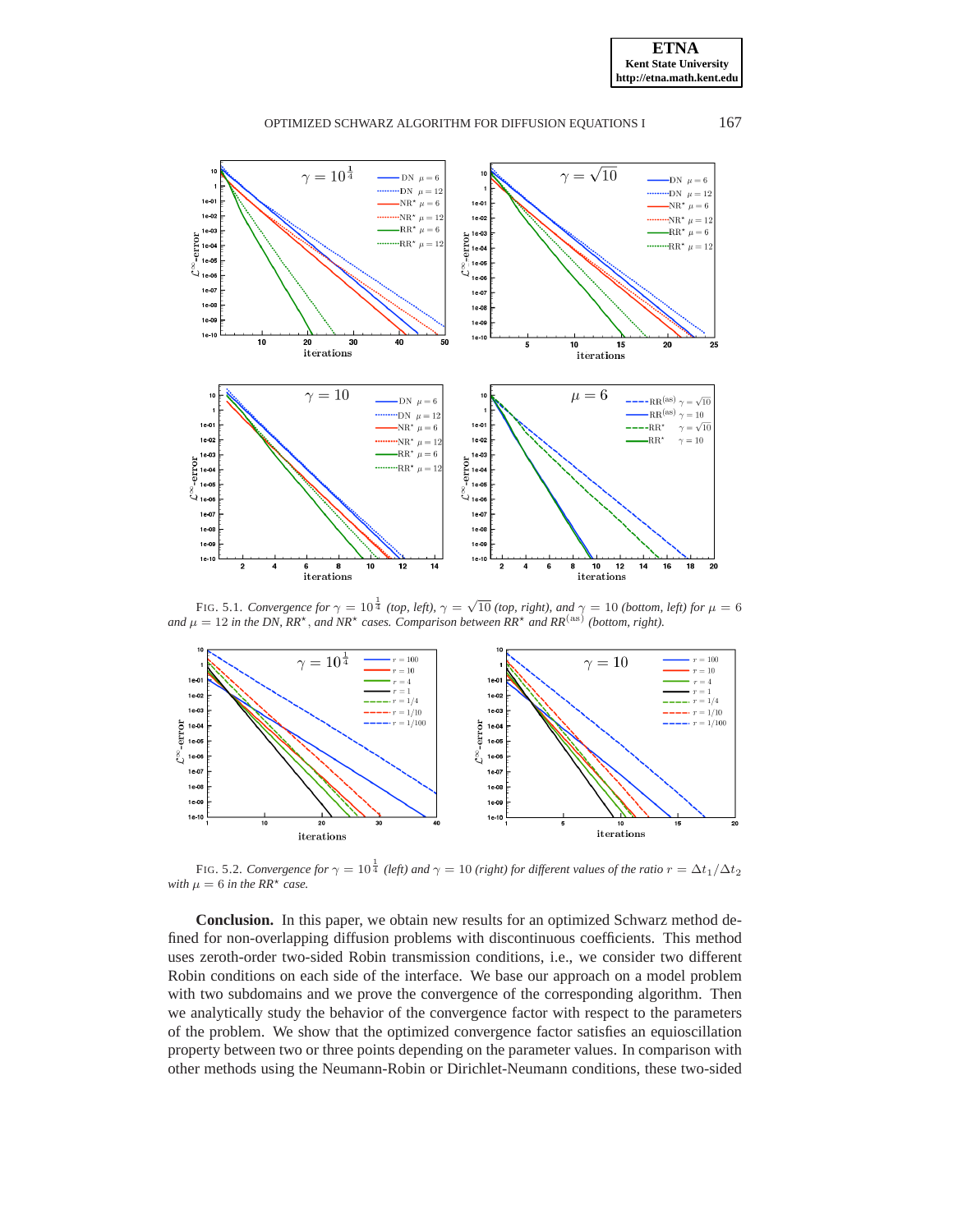Robin-Robin conditions are significantly more efficient, especially when the ratio between the discontinuous coefficients is close to one. Asymptotic results for  $\Delta t$  small are given. Numerical results show the performance of the different type of transmission conditions introduced in this paper. Those results are consistent with the analytical study.

**Acknowledgements.** This research was partially supported by the French National Research Agency (ANR) project "COMMA" and by the INRIA project-team MOISE. The authors would also like to thank two anonymous reviewers, whose comments and suggestions during the review process helped to clarify earlier version of the manuscript.

#### **REFERENCES**

- <span id="page-20-16"></span>[1] D. BENNEQUIN, M. GANDER, AND L. HALPERN, *Optimized Schwarz waveform relaxation methods for convection reaction diffusion problems*, Technical Report 2004-24, LAGA, Universite Paris 13, 2004. ´
- <span id="page-20-17"></span>[2] , *A homographic best approximation problem with application to optimized Schwarz waveform relaxation*, Math. Comp., 78 (2009), pp. 185–223.
- <span id="page-20-4"></span>[3] E. BLAYO, L. HALPERN, AND C. JAPHET, *Optimized Schwarz waveform relaxation algorithms with nonconforming time discretization for coupling convection-diffusion problems with discontinuous coefficients*, in Domain Decomposition Methods in Science and Engineering XVI, O. Widlund and D. E. Keyes, eds., Lect. Notes Comput. Sci. Eng., 55, Springer, Berlin, 2007, pp. 267–274.
- <span id="page-20-12"></span>[4] G. DANABASOGLU, W. G. LARGE, J. J. TRIBBIA, P. R. GENT, B. P. BRIEGLEB, AND J. C. MCWILLIAMS, *Diurnal coupling in the tropical oceans of CCSM3*, J. Climate, 19 (2006), pp. 2347–2365.
- <span id="page-20-13"></span>[5] V. F. DEM'YANOV AND V. N. MALOZEMOV, *On the theory of non-linear minimax problems*, Russian Math. Surveys, 26 (1971), pp. 57–115.
- <span id="page-20-14"></span>[6] O. DUBOIS, *Optimized Schwarz Methods for the Advection-Diffusion Equation and for Problems with Discontinuous Coefficients*, Ph.D. Thesis, Dept. of Math. and Stat., McGill University, Montreal, 2007.
- <span id="page-20-11"></span>[7] M. J. GANDER, *Schwarz methods over the course of time*, Electron. Trans. Numer. Anal., 31 (2008), pp. 228– 255. <http://etna.math.kent.edu/vol.31.2008/pp228-255.dir>
- <span id="page-20-9"></span>[8] M. J. GANDER AND L. HALPERN, *Methodes de relaxation d'ondes pour l' ´ equation de la chaleur en dimen- ´ sion 1*, C. R. Acad. Sci. Paris, 336 (2003), pp. 519–524.
- <span id="page-20-1"></span>[9] , *Optimized Schwarz waveform relaxation methods for advection reaction diffusion problems*, SIAM J. Numer. Anal., 45 (2007), pp. 666–697.
- <span id="page-20-5"></span>[10] M. J. GANDER, L. HALPERN, AND M. KERN, *A Schwarz waveform relaxation method for advectiondiffusion-reaction problems with discontinuous coefficients and non-matching grids*, in Domain Decomposition Methods in Science and Engineering XVI, O. Widlund and D. E. Keyes, eds., Lect. Notes Comput. Sci. Eng., 55, Springer, Berlin, 2007, pp. 283–290.
- <span id="page-20-15"></span>[11] M. J. GANDER, L. HALPERN, AND F. MAGOULES, *An optimized Schwarz method with two-sided Robin transmission conditions for the Helmholtz equation*, Internat. J. Numer. Methods Fluids, 55 (2007), pp. 163–175.
- <span id="page-20-2"></span>[12] M. J. GANDER, L. HALPERN, AND F. NATAF, *Optimal convergence for overlapping and non-overlapping Schwarz waveform relaxation*, in Eleventh International Conference on Domain Decomposition Methods London 1998, C. H. Lai, P. E. Bjørstad, M. Cross, and O. Widlund, eds., DDM.org, Augsburg, 1999, pp. 27–36.
- <span id="page-20-18"></span>[13] - *Optimal Schwarz waveform relaxation for the one dimensional wave equation*, SIAM J. Numer. Anal., 41 (2003), pp. 1643–1681.
- <span id="page-20-3"></span>[14] M. J. GANDER AND A. M. STUART, *Space-time continuous analysis of waveform relaxation for the heat equation*, SIAM J. Sci. Comput., 19 (1998), pp. 2014–2031.
- <span id="page-20-7"></span>[15] C. JAPHET AND F. NATAF, *The best interface conditions for domain decomposition methods: absorbing boundary conditions*, in Absorbing Boundaries and Layers, Domain Decomposition Methods, L. Tourrette and L. Halpern, eds., Nova Sci. Publ., Huntington, NY, 2001, pp. 348–373.
- <span id="page-20-8"></span>[16] E. LELARASMEE, A. RUEHLI, AND A. SANGIOVANNI-VINCENTELLI, *The waveform relaxation method for time-domain analysis of large scale integrated circuits*, IEEE Trans. Computer-Aided Design Integr. Circuits Syst., 1 (1982), pp. 131–145.
- <span id="page-20-0"></span>[17] F. LEMARIE´, *Algorithmes de Schwarz et couplage ocean-atmosph ´ ere ´* , Ph.D. Thesis, Laboratoire Jean Kuntzmann, Joseph Fourier University, Grenoble, 2008.
- <span id="page-20-10"></span>[18] F. LEMARIE´, L. DEBREU, AND E. BLAYO, *Toward an optimized global-in-time Schwarz algorithm for diffusion equations with discontinuous and spatially variable coefficients. Part 2: the variable coefficients case*, Electron. Trans. Numer. Anal., 40 (2013), pp. 170–186. <http://etna.math.kent.edu/vol.40.2013/pp170-186.dir>
- <span id="page-20-6"></span>[19] P.-L. LIONS, *On the Schwarz alternating method. III. A variant for nonoverlapping subdomains*, in Third In-